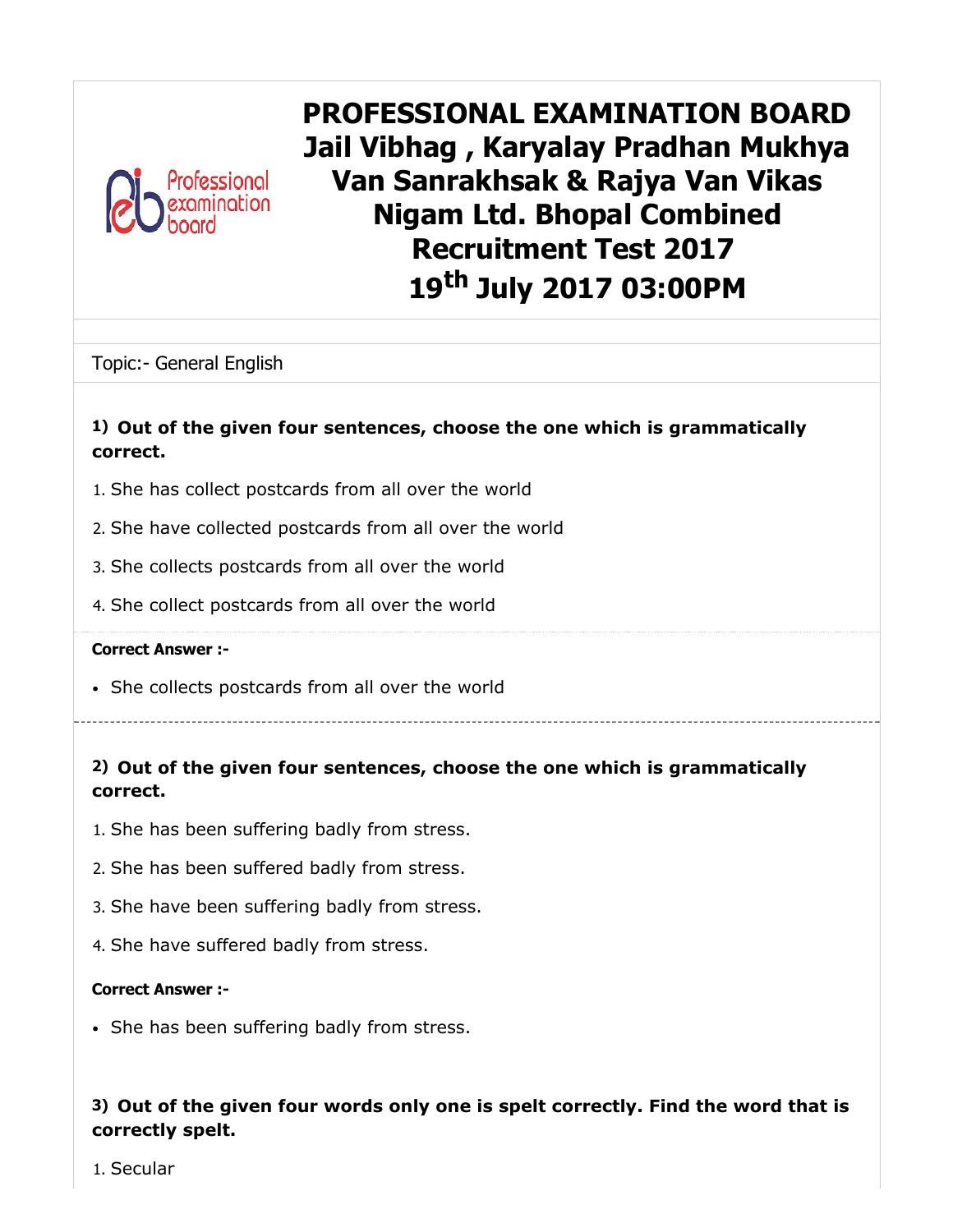| 2. Sccissors                                                                                                                                                                         |
|--------------------------------------------------------------------------------------------------------------------------------------------------------------------------------------|
| 3. Sacrifise                                                                                                                                                                         |
| 4. Sacretary                                                                                                                                                                         |
| <b>Correct Answer :-</b>                                                                                                                                                             |
| • Secular                                                                                                                                                                            |
| 4) Out of the given four words only one is not spelt correctly. Find the word<br>that is not correctly spelt.                                                                        |
| 1. Laboratory                                                                                                                                                                        |
| 2. Equality                                                                                                                                                                          |
| 3. Leebrality                                                                                                                                                                        |
| 4. knowledge                                                                                                                                                                         |
| <b>Correct Answer :-</b>                                                                                                                                                             |
| • Leebrality                                                                                                                                                                         |
|                                                                                                                                                                                      |
| 5) DIRECTIONS: In the given sentence there might be an error. Find out which<br>part of the sentence has an error. If there is no error, mark your answer as (d)<br>i.e. 'No error'. |
| We were waiting (a)/ at the station, (b)/ were we? (c)/ No Error (d)                                                                                                                 |
| 1. (a)                                                                                                                                                                               |
| 2. $(b)$                                                                                                                                                                             |
| 3. (d)                                                                                                                                                                               |
| 4. $(c)$                                                                                                                                                                             |
| <b>Correct Answer :-</b>                                                                                                                                                             |
| $\bullet$ (c)                                                                                                                                                                        |

i.e. 'No error'. When he was built, (a)/ the Empire State Building was (b)/ the tallest building in the world. (c)/ No Error (d)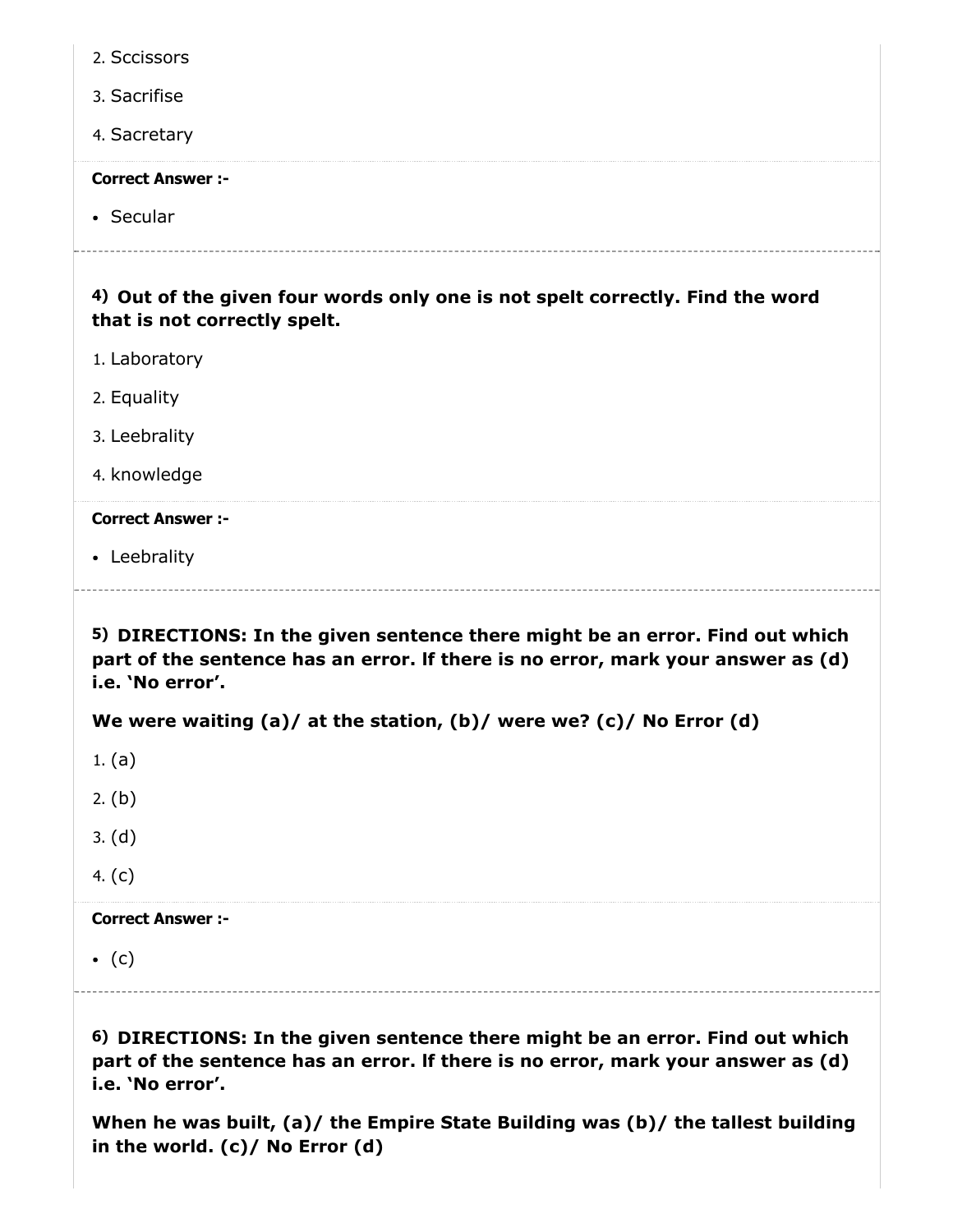| <b>Correct Answer :-</b> |
|--------------------------|
| 4. $(c)$                 |
| 3. (d)                   |
| 2. (b)                   |
| 1. $(a)$                 |

 $\bullet$  (a)

# 7) DIRECTIONS: Find the word which can be replaced for the given sentence.

### Property that descends to an heir.

- 1. Pediatrics
- 2. Atheism
- 3. Heritage
- 4. Antique

#### Correct Answer :-

• Heritage

## 8) DIRECTIONS: Find the word which can be replaced for the given sentence.

## Diverse in character or content.

- 1. Transparent
- 2. Heterogeneous
- 3. Homogeneous
- 4. Opaque

## Correct Answer :-

• Heterogeneous

9) DIRECTIONS: A sentence with an underlined idiomatic expression is given. What is the meaning of the idiomatic expression 'To put down in black and white' in the sentence given below?

I think I understand what you are talking about, but we need to put down the details in black and white.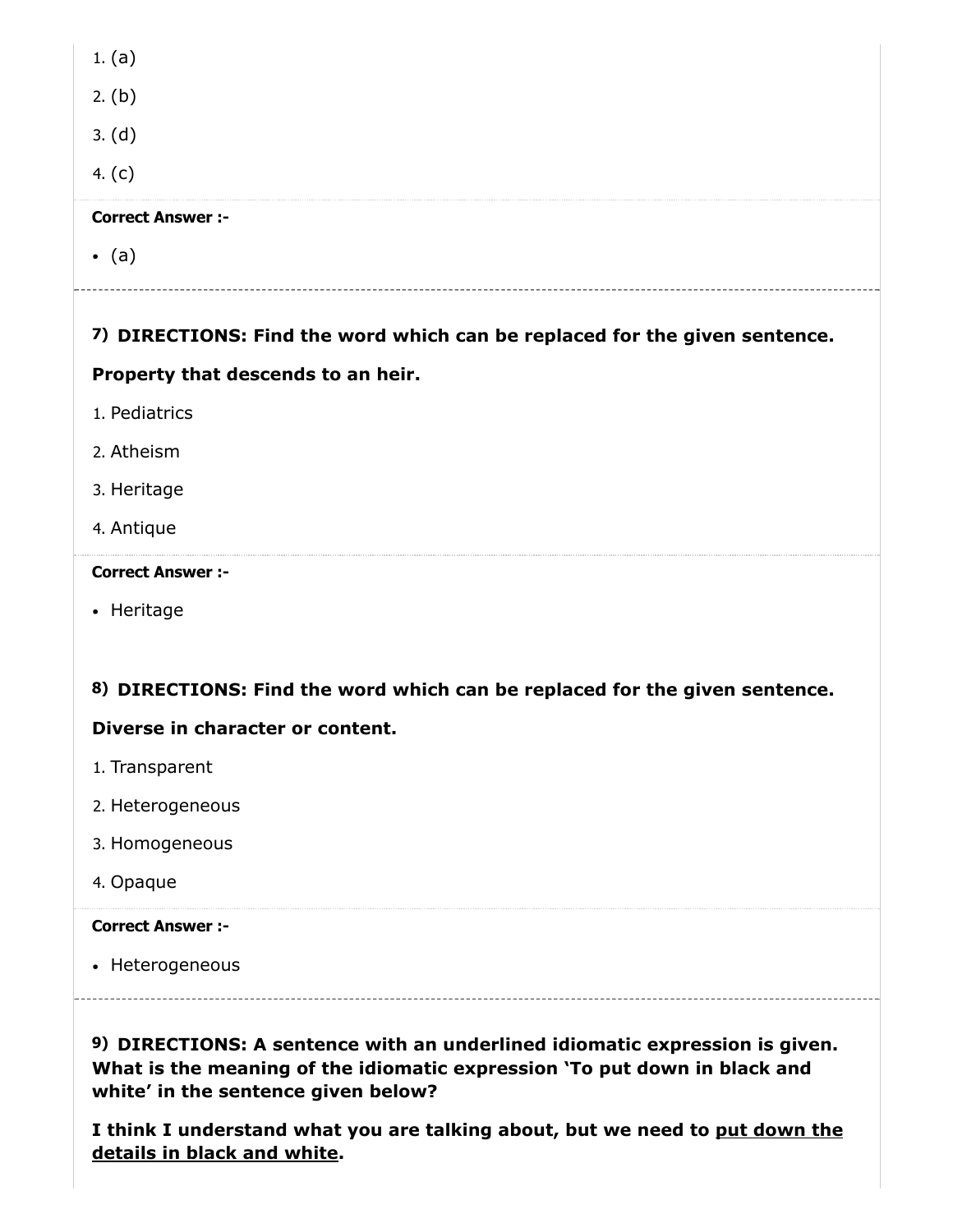- 1. None of the above
- 2. to shout loudly so that everybody can hear
- 3. to argue loudly
- 4. to write down on a paper

• to write down on a paper

10) DIRECTIONS: A sentence with an underlined idiomatic expression is given. What is the meaning of the idiomatic expression 'at the bottom of the ladder' in the sentence given below?

Tech start-ups may start at the bottom of the ladder economically, but given their business model, they have a very high potential for growth.

- 1. None of the above
- 2. at the lowest level
- 3. at the highest level
- 4. in the middle position

#### Correct Answer :-

at the lowest level

11) DIRECTIONS: A sentence with an underlined word is given below. Find the Word which is most similar in meaning to the underlined word.

The project is completely in accord with government policy.

- 1. quarrel
- 2. conflict
- 3. agreement
- 4. disagreement

#### Correct Answer :-

agreement

12) DIRECTIONS: A sentence with an underlined word is given below. Find the word which is opposite to the highlighted word from the given options.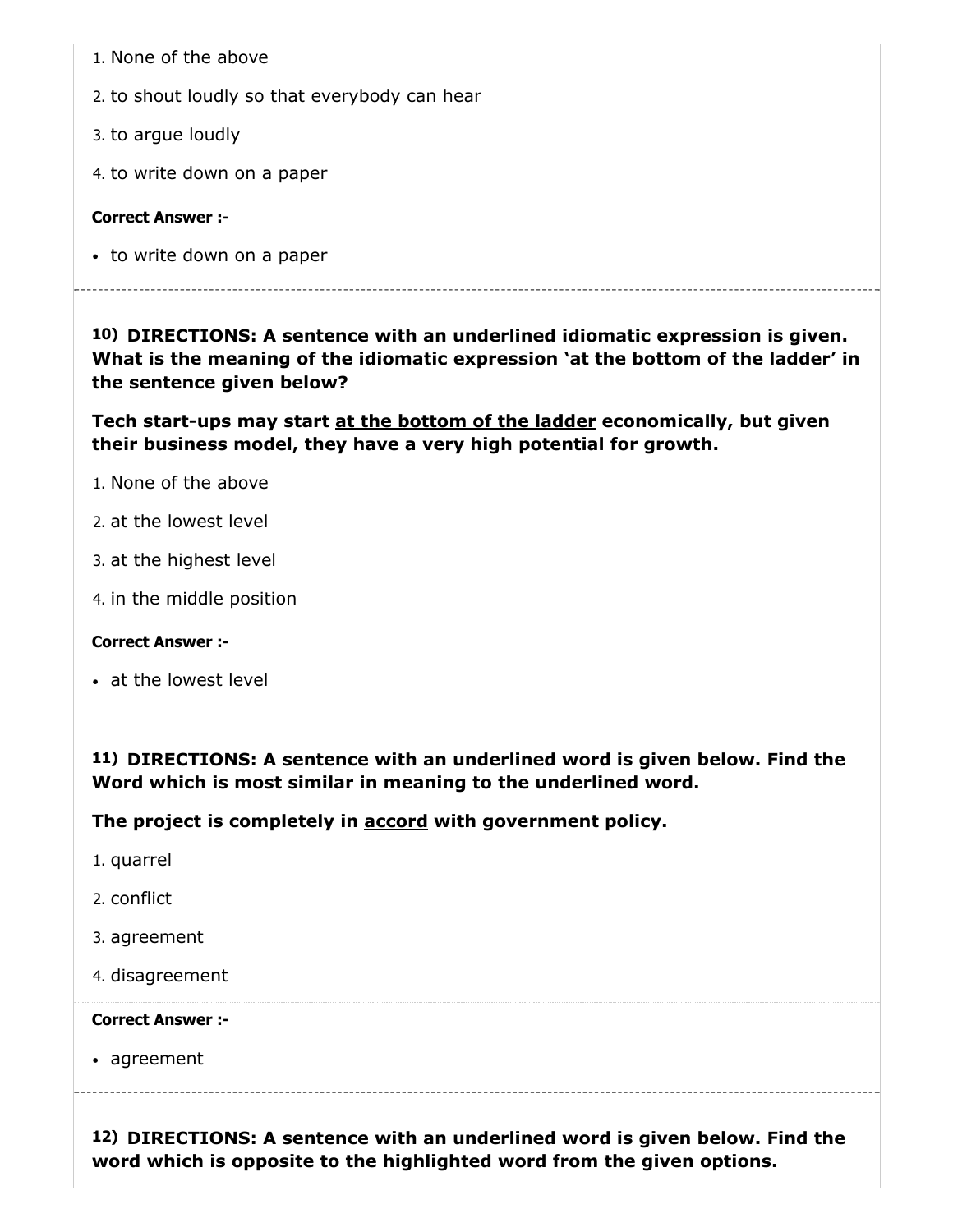The disease can be caused by a variety of viruses, bacteria, and other small organisms that contaminate food or water.

1. dirty

2. stale

3. pollute

4. purify

#### Correct Answer :-

• purify

13) DIRECTIONS: A sentence with an underlined word is given below. Find the

word which is opposite to the highlighted word from the given options.

# Tax has been deducted from the payments.

- 1. vanished
- 2. eliminated
- 3. subtracted
- 4. added

Correct Answer :-

added

## 14) DIRECTIONS: Fill in the blank with the correct Preposition.

## A real diamond can easily scratch a pane \_\_\_\_\_ glass.

- 1. among
- 2. with
- 3. of
- 4. between

#### Correct Answer :-

• of

15) DIRECTIONS: Fill in the blank with the correct Preposition.

He was totally ignorant \_\_\_\_\_\_ his progress.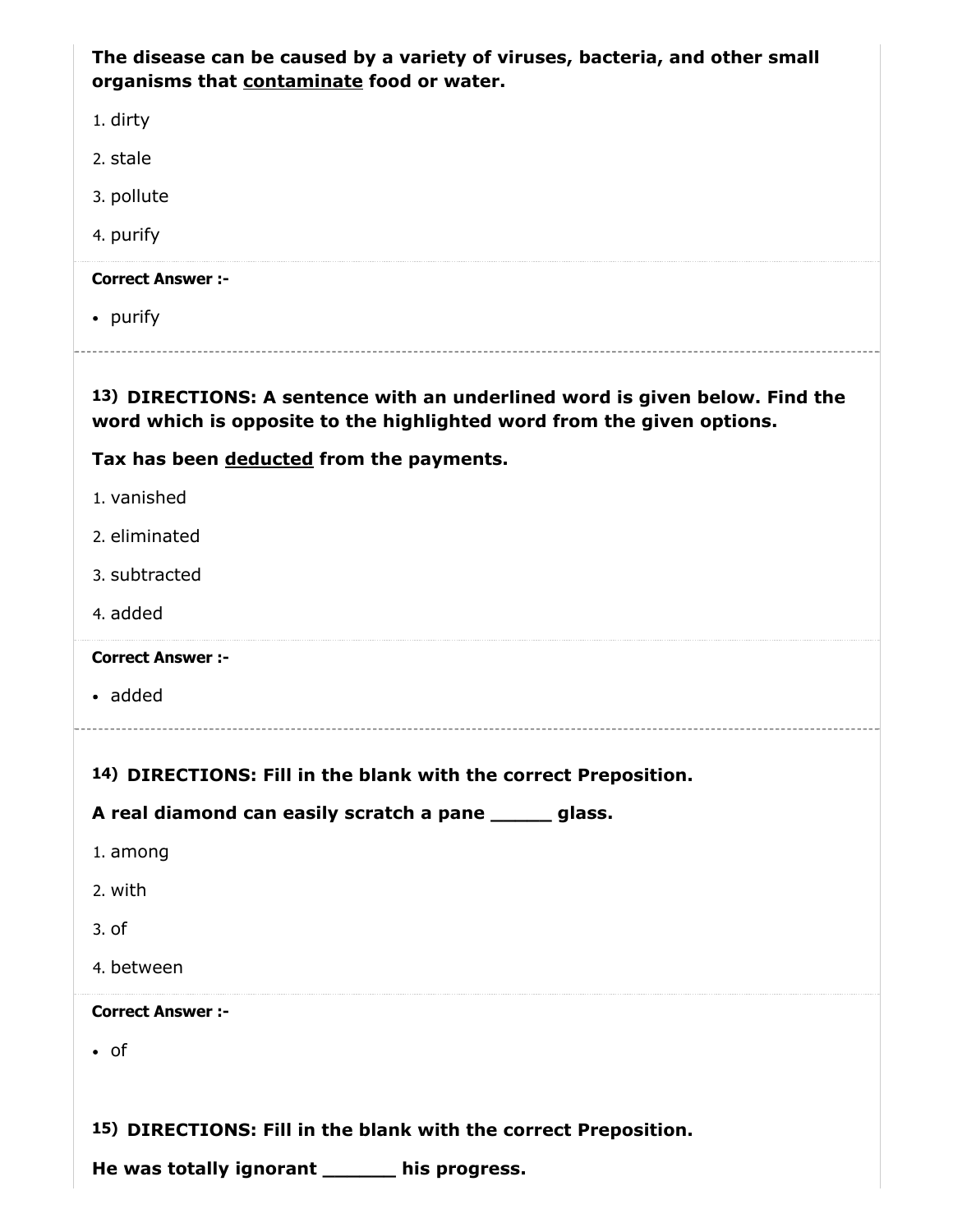| 1. from                                                                                                                      |
|------------------------------------------------------------------------------------------------------------------------------|
| $2.$ by                                                                                                                      |
| 3. among                                                                                                                     |
| 4. of                                                                                                                        |
| <b>Correct Answer :-</b>                                                                                                     |
| $\bullet$ of                                                                                                                 |
| 16) DIRECTIONS: Fill in the blank with the correct article.                                                                  |
| We live ______ few miles from the city.                                                                                      |
| 1. No article required                                                                                                       |
| 2. the                                                                                                                       |
| 3. an                                                                                                                        |
| 4. a                                                                                                                         |
| <b>Correct Answer :-</b>                                                                                                     |
| • а                                                                                                                          |
|                                                                                                                              |
| 17) DIRECTIONS: Fill in the blank with the correct article.                                                                  |
| I'm learning to play ______ piano.                                                                                           |
| 1. No article required                                                                                                       |
| 2. the                                                                                                                       |
| 3. an                                                                                                                        |
| 4. a                                                                                                                         |
| <b>Correct Answer :-</b>                                                                                                     |
| $\cdot$ the                                                                                                                  |
| 18) DIRECTIONS: Out of the given four options, choose the correct Conjunction<br>to fill in the blank given in the sentence. |
| He looked disappointed at their decision, ______didn't argue.                                                                |
| 1. but                                                                                                                       |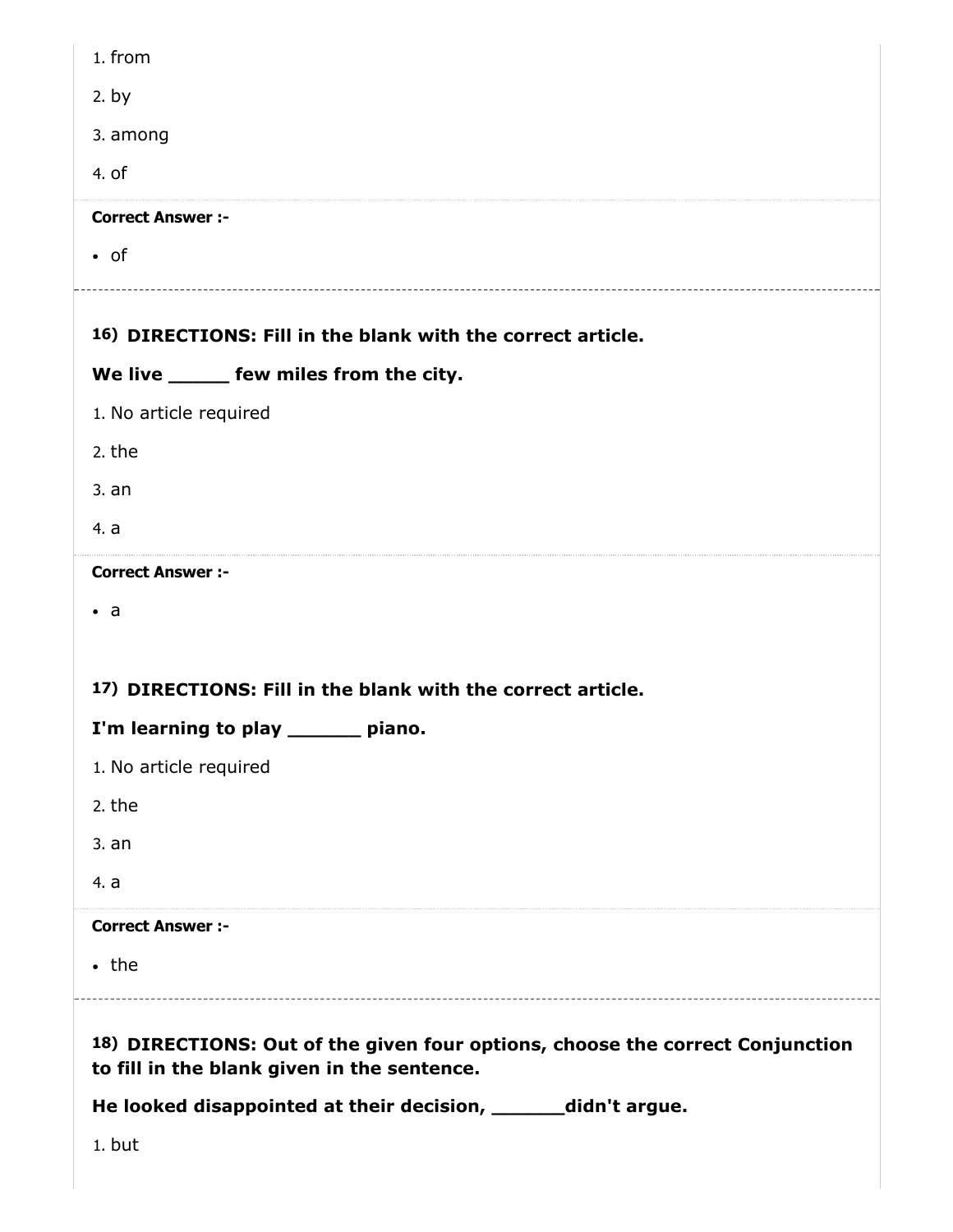| 2. because                                                                                                                       |
|----------------------------------------------------------------------------------------------------------------------------------|
| 3. either                                                                                                                        |
| 4. neither                                                                                                                       |
| <b>Correct Answer :-</b>                                                                                                         |
| $\bullet$ but                                                                                                                    |
| 19) DIRECTIONS: Out of the given four options choose one to join the two<br>sentences given below to make a meaningful sentence. |
| We ran after him.                                                                                                                |
| He escaped.                                                                                                                      |
| 1. Else                                                                                                                          |
| 2. And                                                                                                                           |
| 3. But                                                                                                                           |
| 4. So                                                                                                                            |
| <b>Correct Answer :-</b>                                                                                                         |
| $\bullet$ But                                                                                                                    |
|                                                                                                                                  |
| 20) DIRECTIONS: Out of the given options, choose the most appropriate one to<br>fill in the blank.                               |
| You ___________ your car serviced before the winter.                                                                             |
|                                                                                                                                  |
| 1. ought to have                                                                                                                 |
| 2. ought not to                                                                                                                  |
| 3. May                                                                                                                           |
| 4. Might                                                                                                                         |
| <b>Correct Answer :-</b>                                                                                                         |
| • ought to have                                                                                                                  |
|                                                                                                                                  |
| Topic:- General Science                                                                                                          |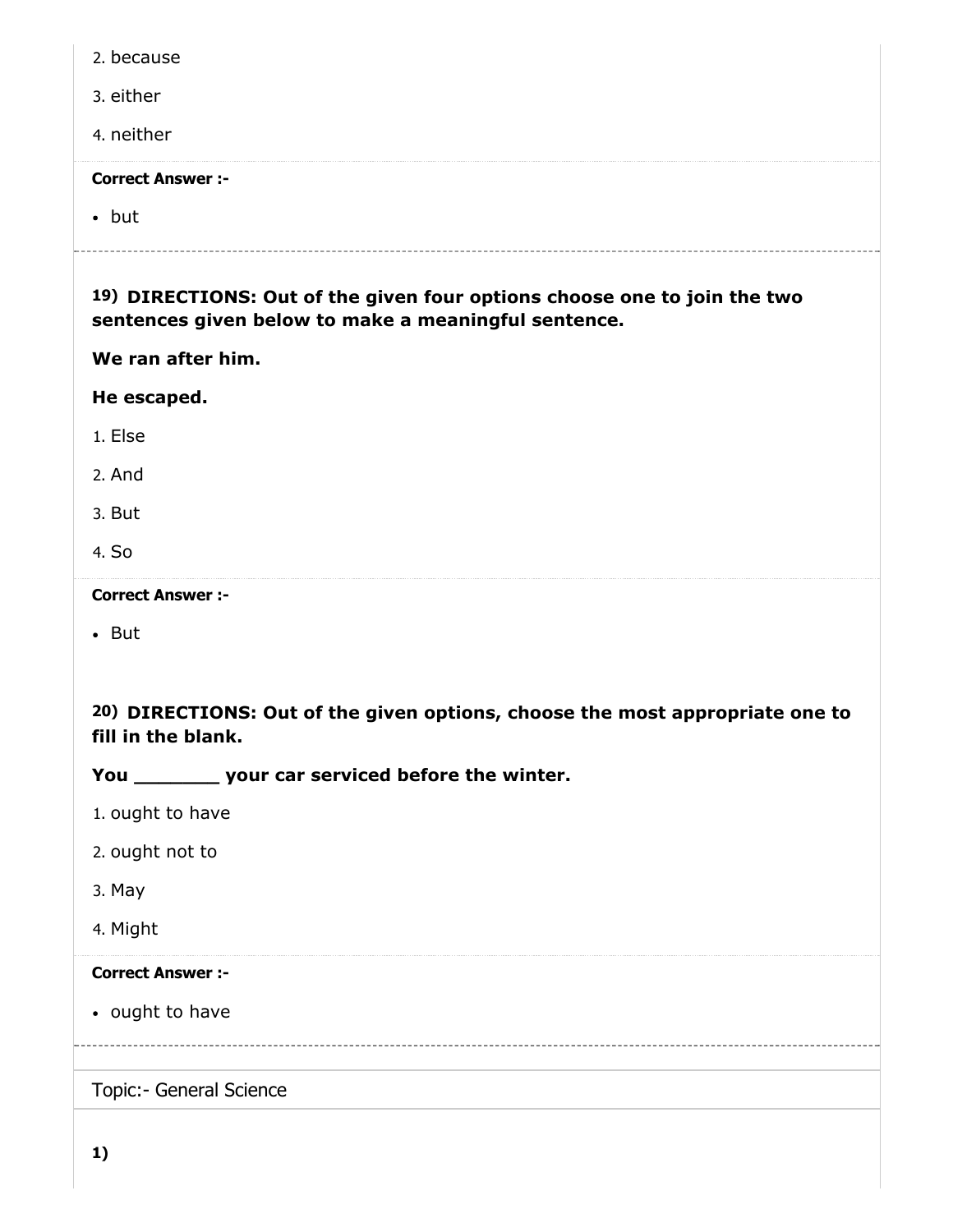| The process by which a chemical change takes place in a substance when<br>electric current is passed through it is called-/ वह प्रक्रिया जिसमें किसी पदार्थ में से विद्र्यत<br>धारा प्रवाहित करने पर जिसके द्वारा पदार्थ में रासायनिक परिवर्तन होते हैं, को कहते हैं- |
|-----------------------------------------------------------------------------------------------------------------------------------------------------------------------------------------------------------------------------------------------------------------------|
| 1. Thermionic conduction/ तापनयिक चालन                                                                                                                                                                                                                                |
| 2. Electroplating/ इलेक्ट्रोप्लेटिंग                                                                                                                                                                                                                                  |
| 3. Electrodes/ इलेक्ट्रोड्स                                                                                                                                                                                                                                           |
| 4. Electrolysis/ विदुयत अपघटन                                                                                                                                                                                                                                         |
| <b>Correct Answer:-</b>                                                                                                                                                                                                                                               |
| • Electrolysis/ विदुयत अपघटन                                                                                                                                                                                                                                          |
|                                                                                                                                                                                                                                                                       |
| 2) The walls of the large intestine absorb-/ बड़ी आन्त्र अवशोषित करती है-                                                                                                                                                                                             |
|                                                                                                                                                                                                                                                                       |
| 1. Water/ जल                                                                                                                                                                                                                                                          |
| 2. Digested proteins/ पचित प्रोटीन                                                                                                                                                                                                                                    |
| 3. Digested food/ पचित भोजन                                                                                                                                                                                                                                           |
| 4. Cellulose/ सेल्युलॉज                                                                                                                                                                                                                                               |
| <b>Correct Answer :-</b>                                                                                                                                                                                                                                              |
| • Water/ जल                                                                                                                                                                                                                                                           |

## 3) The acceleration due to gravity on the moon's surface is:/ गुरूत्व के कारण चन्द्रमा की सतह पर रण है:

- 1. Approximately equal to that near the earth's surface/ लगभग वही जो पृथ्वी की सतह के निकट है
- 2. Approximately six times that near the earth's surface/ पृथ्वी की सतह पर का लगभग 6 गुना
- 3. Approximately one-sixth of that near the earth's surface/ लगभग पृथ्वी की सतह के निकट का 1/6 गुना
- 4. Slightly greater than that near the earth's surface/ पृथ्वी की सतह के निकट से कुछ अधिक

#### Correct Answer :-

• Approximately one-sixth of that near the earth's surface/ लगभग पृथ्वी की सतह के निकट का 1/6 गुना

4) How does pressure vary as we move from sea level to the mountain top?/ जब हम समुद्र तल से पर्वत के शिखर तक जाते हैं, तो दाब किस प्रकार परिवर्तित होगा?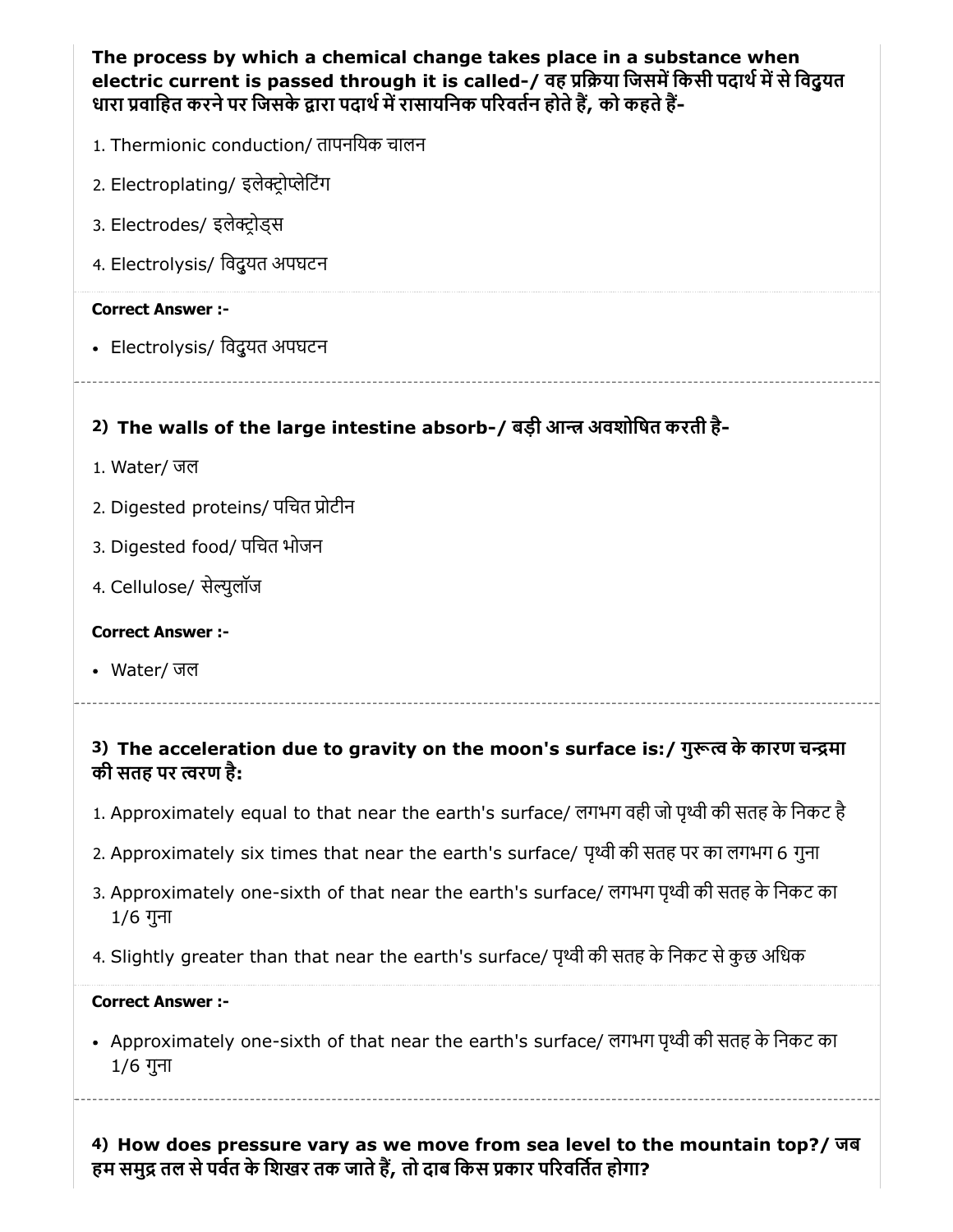- 1. Increases/ बढ़ता है
- 2. Increases upto a few kilometre and then decreases/ कुछ िकलोमीटर तक बढ़ता हैऔर िफर घटता है
- 3. Decreases upto a few kilometres and then increases/ कुछ किलोमीटर तक कम होता है और फिर बढ़ता है
- 4. Decreases/ कम होता है

• Decreases/ कम होता है

# 5) Yeast is used in the production of-/ यीस्ट का उपयोग \_\_\_\_\_\_\_\_\_\_ के उत्पादन में होता है।

- 1. Sugar शकरा
- 2. None of these/ इनमें से कोई नहीं
- 3. Alcohol/ एल्कोहल
- 4. Oxygen/ ऑक्सीजन

#### Correct Answer :-

• Alcohol/ एल्कोहल

## 6) In mammals the female secondary sexual chracters are developed by the hormone. / स्तनीयो में मादा द्वितीयक लैंगिक लक्षण कौनसे हॉर्मोन द्वारा विकसित होते है-

- 1. Relaxin/ रलेन
- 2. Progesterone/ प्रोजेस्टेरॉन
- 3. Estrogens/ एस्ट्रोजन
- 4. Gonadotropins/ गॉनेडोटोिपन

## Correct Answer :-

• Estrogens/ एस्ट्रोजन

# 7) A distance-/ एक दूरी-

- 1. Is neither positive nor negative/ न तो धनात्मक न ही ऋणात्मक होती है
- 2. Is always negative/ सदैव ऋणाक होती है
- 3. Is always positive/ सदैव धनाक होती है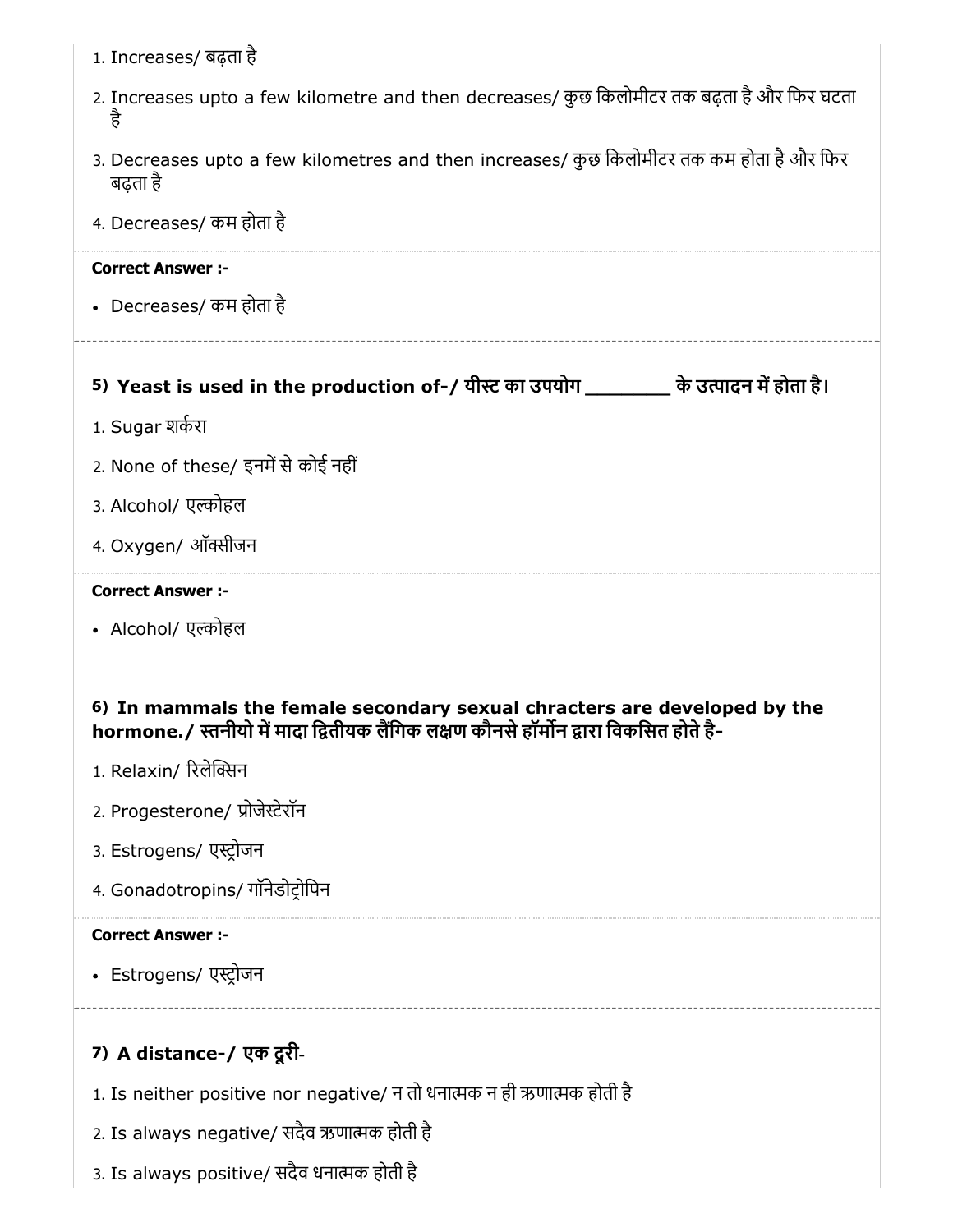4. May be positive as well as negative/ धनात्मक या ऋणात्मक हो सकती है

#### Correct Answer :-

• Is always positive/ सदैव धनात्मक होती है

8) Static electricity \_\_\_\_\_\_\_\_\_\_\_./ स्थिर विदुयत \_\_\_\_\_\_\_\_\_\_\_.

1. Sometimes flows/ कभी-कभी वािहत हेाती है

2. None of these/ इनमें से कोई नहीं

3. Flows in the circuit परिपथ में प्रवाहित होती है

4. Does not flow/ प्रवाहित नहीं होती है

#### Correct Answer :-

• Does not flow/ प्रवाहित नहीं होती है

# 9) Which one of the following can be used as an acid-base indicator by a visually impared student?/ निम्न में से कौन-सा नेत्रहीन छात्र द्वारा अम्लिय क्षार सूचक के रूप में उपयोग िकया जा सकता है?

- 1. Petunia leaves/पेटुिनया पियां
- 2. Turmeric/ हल्दी
- 3. Litmus/ िलटमस
- 4. Vanilla essence/वनीला आसव

#### Correct Answer :-

Vanilla essence/वनीला आसव

10) Which of the following is very reactive and kept in kerosene?/निम्न में से कौन-सी प्रतिक्रियाशील है जिसमें केरोसीन को रखा जाता है?

- 1. Iodine/आयोडीन
- 2. Bromine/ोमीन
- 3. Sodium/सोिडयम
- 4. Potassium/पोटेिशयम

Correct Answer :-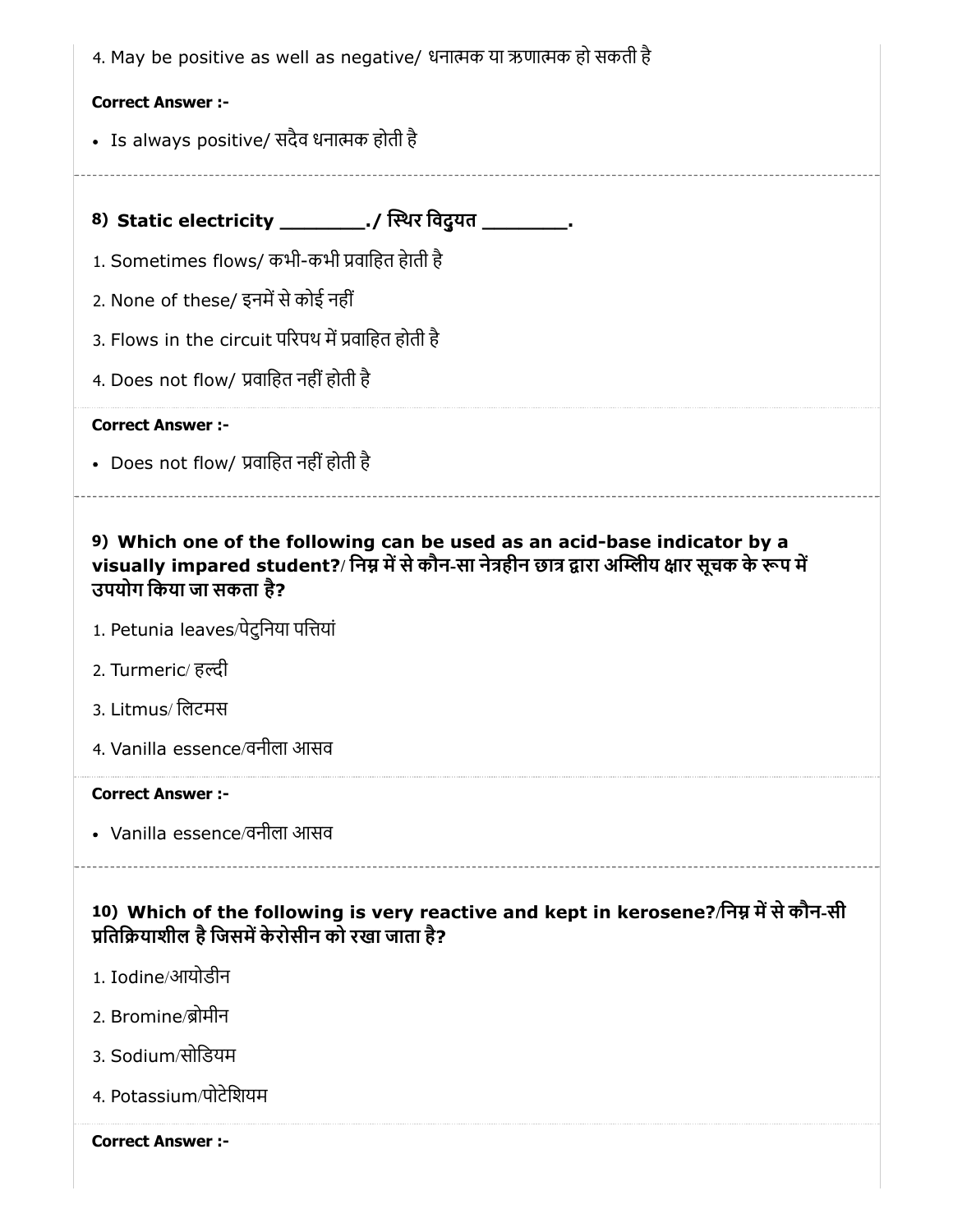11) Which of the following substance will not give carbon dioxide on treatment with dilute acid?/ निम्न पदार्थों में से कौन सा पदार्थ जलमिश्रित अम्ल के साथ कार्बन डाइऑक्साइड को नहीं देसकता है?

- 1. Marble/ संगमरमर
- 2. Baking soda/ बेकिंग सोडा
- 3. Lime/ चूना
- 4. Limestone/ चूना पर

### Correct Answer :-

Lime/ चूना

# 12) Which of the following is considered as 'Kitchen' of the plant cell?/ निम्न में से किसे पादप कोशिका का 'रसोईघर' कहा जाता है ?

- 1. Leucoplast/ अवर्णी लवक
- 2. Chromoplast/ वणलवक
- 3. None of these/ इनमें से कोई नहीं
- 4. Chloroplast/ हरत लवक

## Correct Answer :-

Chloroplast/ हरत लवक

# 13) The standard unit of force is-/ बल की मानक इकाई है

- 1. Gram-weight/ ाम-भार
- 2. Metre/second<sup>2</sup>/मीटर/सेकण्ड<sup>2</sup>
- 3. Metre/second/ मीटर/सेक
- 4. Newton/ ूटन

#### Correct Answer :-

• Newton/ न्यूटन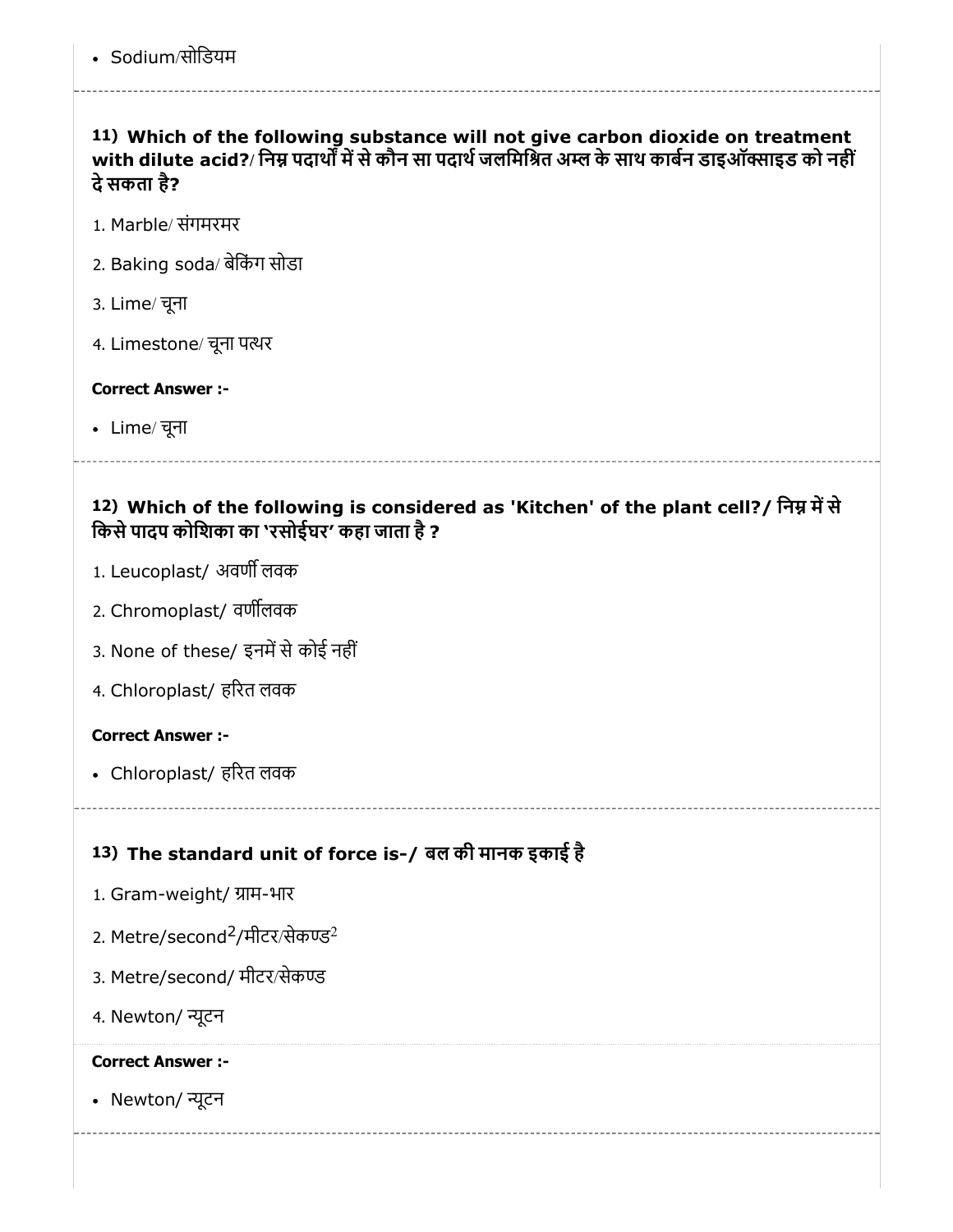| 14) Near the earth's surface ________ air rises up whereas _______ air comes<br>down:/ पृथ्वी सतह के समीप _________ वायु ऊपर उठती है जबकि __________ वायु नीचे आती है |  |
|-----------------------------------------------------------------------------------------------------------------------------------------------------------------------|--|
| 1. Cold, cold/ ਨਾਫੀ, ਨਾਫੀ                                                                                                                                             |  |
| 2. Hot, hot/ गर्म, गर्म                                                                                                                                               |  |
| 3. Hot, cold/ गर्म, ठण्डी                                                                                                                                             |  |
| 4. Cold, hot/ ठण्डी, गर्म                                                                                                                                             |  |
| <b>Correct Answer :-</b>                                                                                                                                              |  |
| • Hot, cold/ गर्म, ਠਾਫੀ                                                                                                                                               |  |
|                                                                                                                                                                       |  |
| 15) Egg shell is made up of? / अंडे का अवरण किससे बना हुआ होता है?                                                                                                    |  |
| 1. $Ca(OH)_2$                                                                                                                                                         |  |
| 2. $CaCO3$                                                                                                                                                            |  |
| 3. CaO                                                                                                                                                                |  |
| 4. CaCl <sub>2</sub>                                                                                                                                                  |  |
| <b>Correct Answer :-</b>                                                                                                                                              |  |
| • $CaCO3$                                                                                                                                                             |  |
|                                                                                                                                                                       |  |
| 16) Sperms in males are produced in-/ नर में शुक्राणु उत्पन्न होते है-<br>1. Epididymis/ अधिवृषण में                                                                  |  |
| 2. Urethra/ मूत्रामार्ग में                                                                                                                                           |  |
| 3. Testes/ वृषण में                                                                                                                                                   |  |
| 4. Penis/ शिश्न में                                                                                                                                                   |  |
|                                                                                                                                                                       |  |
| <b>Correct Answer :-</b><br>• Epididymis/ अधिवृषण में                                                                                                                 |  |
|                                                                                                                                                                       |  |
| 17) Bean shaped excretory organ of human is-/ मानव का सेम आकृति का उत्सर्जी अंग है-                                                                                   |  |
| 1. Ureter/मूत्रावाहिनी                                                                                                                                                |  |
| 2. Urinary bladder/ मूत्राशय                                                                                                                                          |  |
| 3. Urethra/ मूत्रामार्ग                                                                                                                                               |  |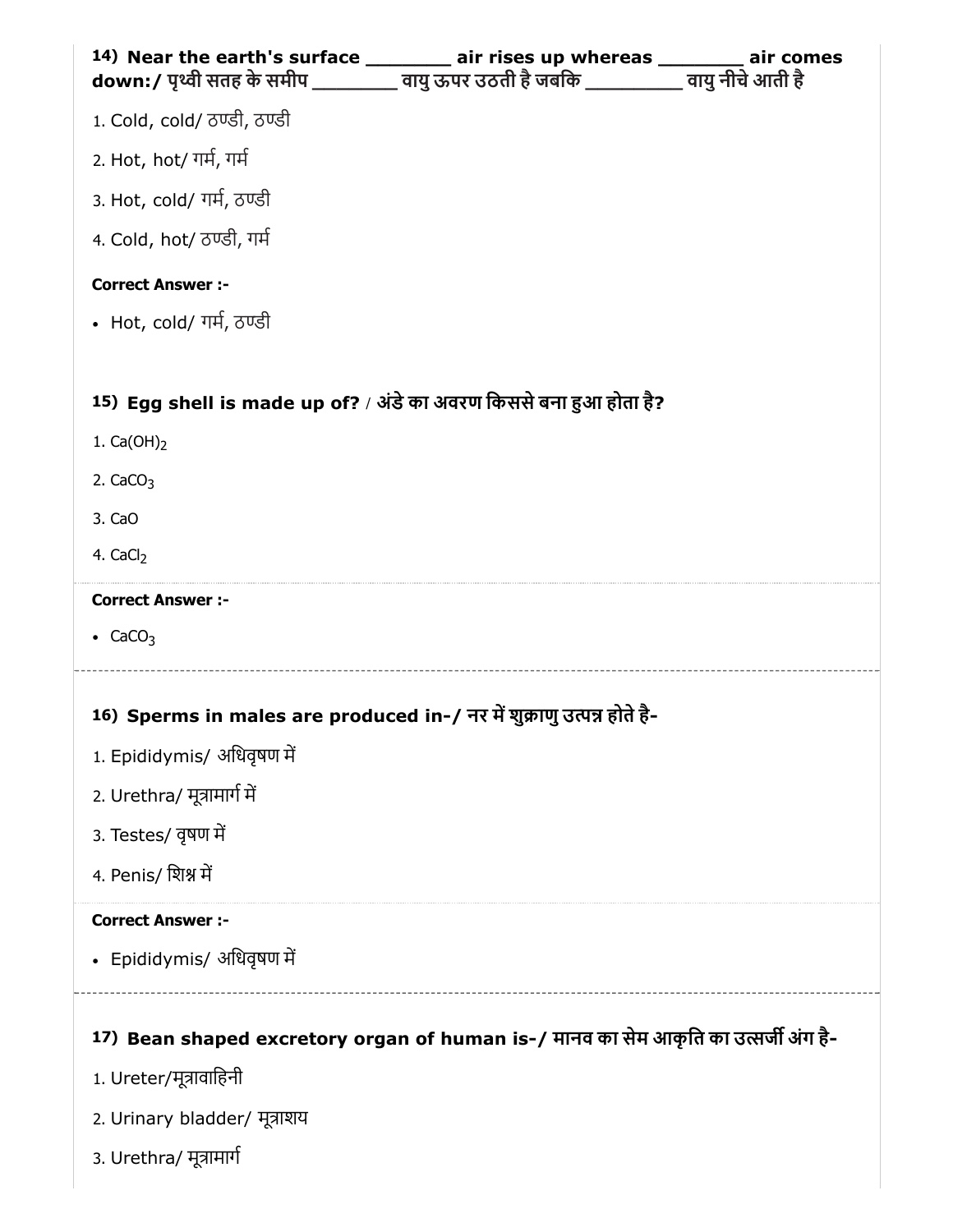4. Kidney/वृ

### Correct Answer :-

• Kidney/वृक्क

## 18) The aqua regia is:/एवा-रेिजया है:

- 1.  $3HCl$  (conc.) + 1  $HNO<sub>3</sub>$  (conc.)
- 2. 3NHO<sub>3</sub> (conc.) + 1 HCl (conc.)
- 3.  $HNO<sub>3</sub>$  (conc.) +  $H<sub>2</sub>SO<sub>4</sub>$  (conc.)
- 4. HHO<sub>3</sub> (conc.) + HCl (conc.)

#### Correct Answer :-

 $3HCl$  (conc.) + 1  $HNO<sub>3</sub>$  (conc.)

# 19) Chemical formula of washing soda is:/ धुलाई के सोडे रासायनिक सूत्र क्या है?

- 1. Na<sub>2</sub>CO<sub>3</sub>.2H<sub>2</sub>O
- 2. Na<sub>2</sub>CO<sub>3</sub>.7H<sub>2</sub>O
- 3. Na<sub>2</sub>CO<sub>3</sub>.5H<sub>2</sub>O
- 4. Na<sub>2</sub>CO<sub>3</sub>.10H<sub>2</sub>O

#### Correct Answer :-

•  $Na<sub>2</sub>CO<sub>3</sub> .10H<sub>2</sub>O$ 

20) Which of the following is a natural luminous source of light?/ निम्न में से कौन-सा प्राकृतिक प्रतिदीप्ति वाला प्रकाश स्त्रोत है?

- 1. Torch/ टॉच
- 2. Sun/ सूय
- 3. Wood/ लकड़ी
- 4. Electric lamp/ विदुयत लैम्प

#### Correct Answer :-

Sun/ सूय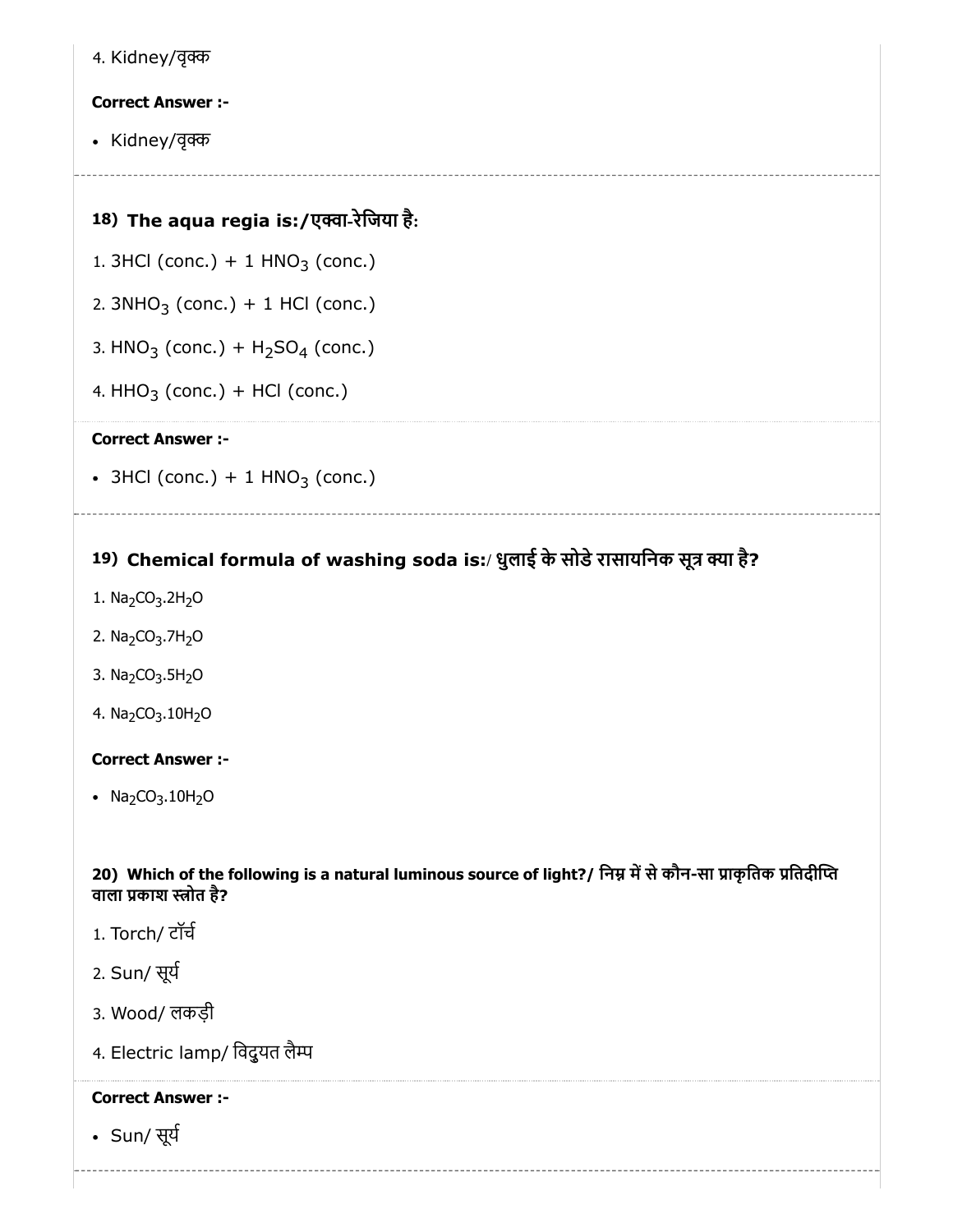Topic:- General Knowledge

# 1) Virender Sehwag scored his maiden double-century in an ODI at Indore in the year:/वीरेंद्र सहवाग ने किस वर्ष में इंदौर में आयोजित एक मैच में अपनी दोहरे शतक की पहली पारी खेली थी? 1. 2010 2. 2013

3. 2011

4. 2012

#### Correct Answer :-

 $-2011$ 

2) Chinkara is a locally made instrument used in the recitation of the Bhartrihari folk lore is actually a form of:/ चिंकारा, स्थानीय रूप से तैयार किए गए वाद्यंत्र हैं, जो कि भर्तहरि लोककथाओं के पाठ में उपयोग किया जाता है, वास्तव में ............... का एक रूप है

- 1. Dafli/ डफली
- 2. Sarangi/ सारंगी
- 3. Guitar/ िगटार
- 4. Tabla/ तबला

#### Correct Answer :-

Sarangi/ सारंगी

3) Other than in Madhya Pradesh, how many other working diamond mines are there in India?/मध्यप्रदेश के अलावा, भारत में कितनी अन्य कार्यशील हीरे की खानें हैं?

1. 2 2. 3 3. 1 4. 0 Correct Answer :-

0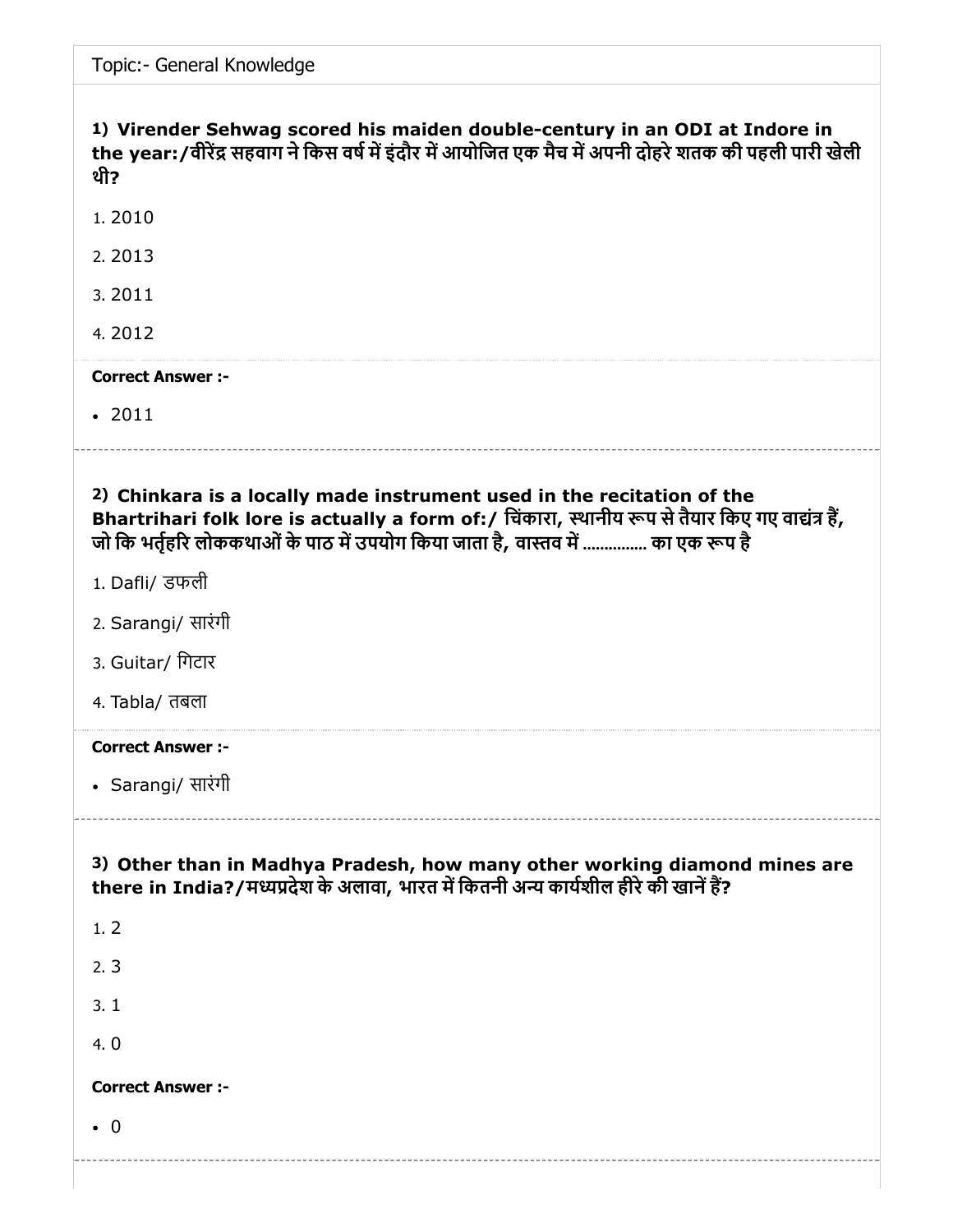|                                                                       | 4) Patalkot if seen from the top of a valley appears to be in the shape of a:/ |  |
|-----------------------------------------------------------------------|--------------------------------------------------------------------------------|--|
| अगर घाटी के ऊपर से देखा जाता है तो पातालकोट किस आकर का दिखाई देता है? |                                                                                |  |

- 1. None of these/ इनमे से कोई नहीं
- 2. Horse-shoe/ घोड़ेकी नाल
- 3. Square/ वग
- 4. Rectangle/ आयत

• Horse-shoe/ घोड़े की नाल

## 5) In which city was the Gyandoot scheme started by the Madhya Pradesh government?/ज्ञानदूत योजना मध्यप्रदेश सरकार ने कौन-से शहर में शुरू की थी?

- 1. Dhar/ धार
- 2. Datia/ दितया
- 3. Sagar/ सागर
- 4. Ratlam/ रतलाम

#### Correct Answer :-

Dhar/ धार

# 6) Shankar Dayal Sharma served as the President of India from the year:/शंकर दयाल शर्मा ने किस वर्ष से भारत के राष्ट्रपति के रूप में सेवा की?

- 1. 1994
- 2. 1993
- 3. 1991
- 4. 1992

#### Correct Answer :-

• 1992

## 7) When was Kala Parishad established in Madhya Pradesh?/मध्यप्रदेश में कला परिषद कब स्थापित हुई थी?

1. 1951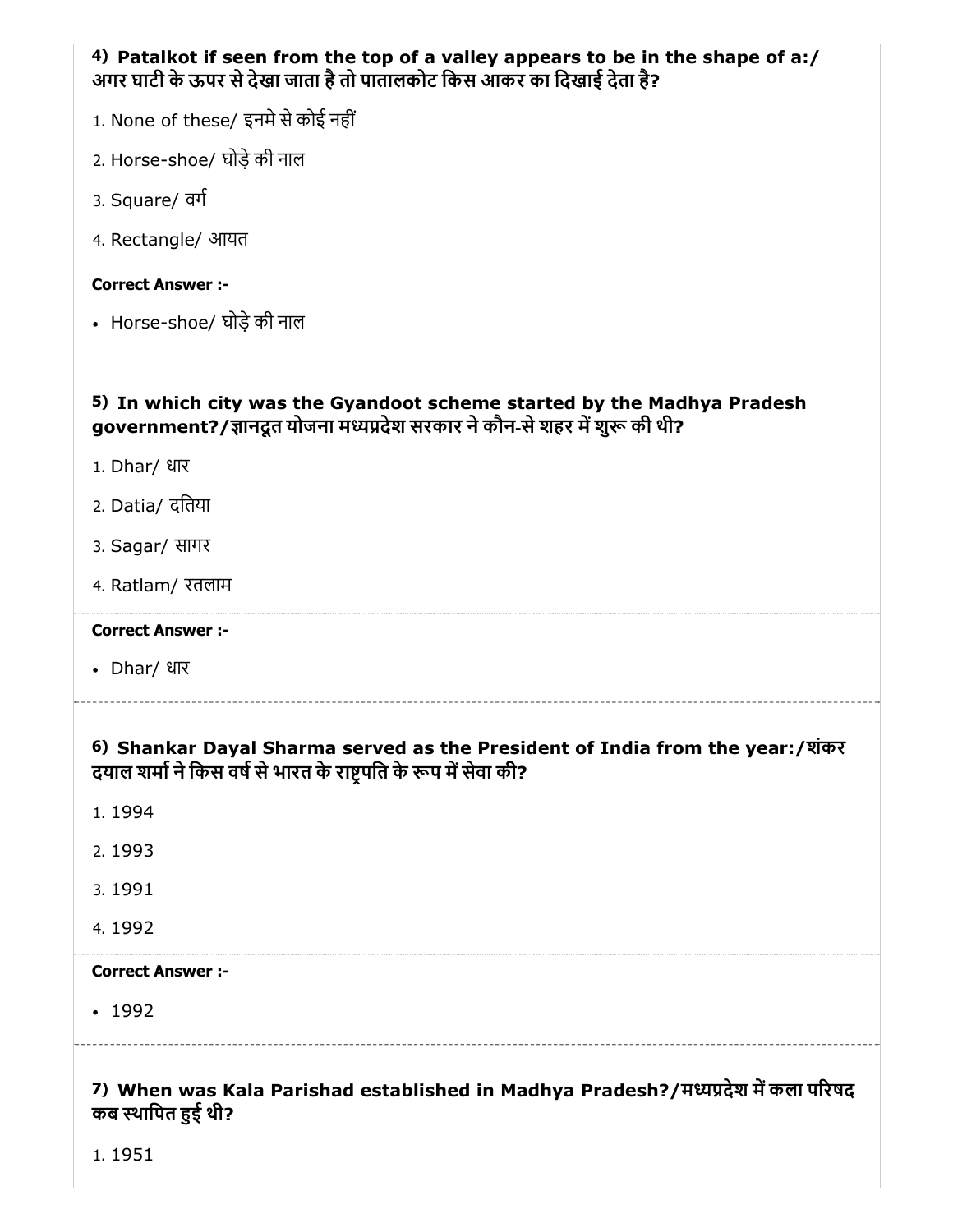2. 1953

3. 1952

4. 1950

#### Correct Answer :-

 $-1952$ 

# 8) Which of the following is an important copper-ore producing district?/ निम्न में से कौन- सा एक महत्वपूर्ण तांबा अयस्क उत्पादक जिला है?

- 1. Betul/ बैतूल
- 2. Gwalior/ ग्वालियर
- 3. Rewa/ रीवा
- 4. Balaghat / बालाघाट

### Correct Answer :-

Balaghat / बालाघाट

# 9) Which of the following districts lie in the Sone Valley?/निम्नलिखित जिलों में से कौन-सा जिला सोन घाटी में है?

- 1. Sidhi/सीधी
- 2. None of these/इनमे से कोई नहीं
- 3. Shahdol/शहडोल
- 4. Both of the above/उपरोक्त दोनों

#### Correct Answer :-

• Both of the above/उपरोक्त दोनों

# 10) Who out of the following politicians was born in Madhya Pradesh?/निम्नलिखित राजनीतिज्ञों में से किसका जन्म मध्य प्रदेश में हुआ था?

- 1. Narendra Modi/नरेंद्र मोदी
- 2. Atal Behari Vajpayee/अटल िबहारी वाजपेयी
- 3. Arun Jaitleyअण जेटली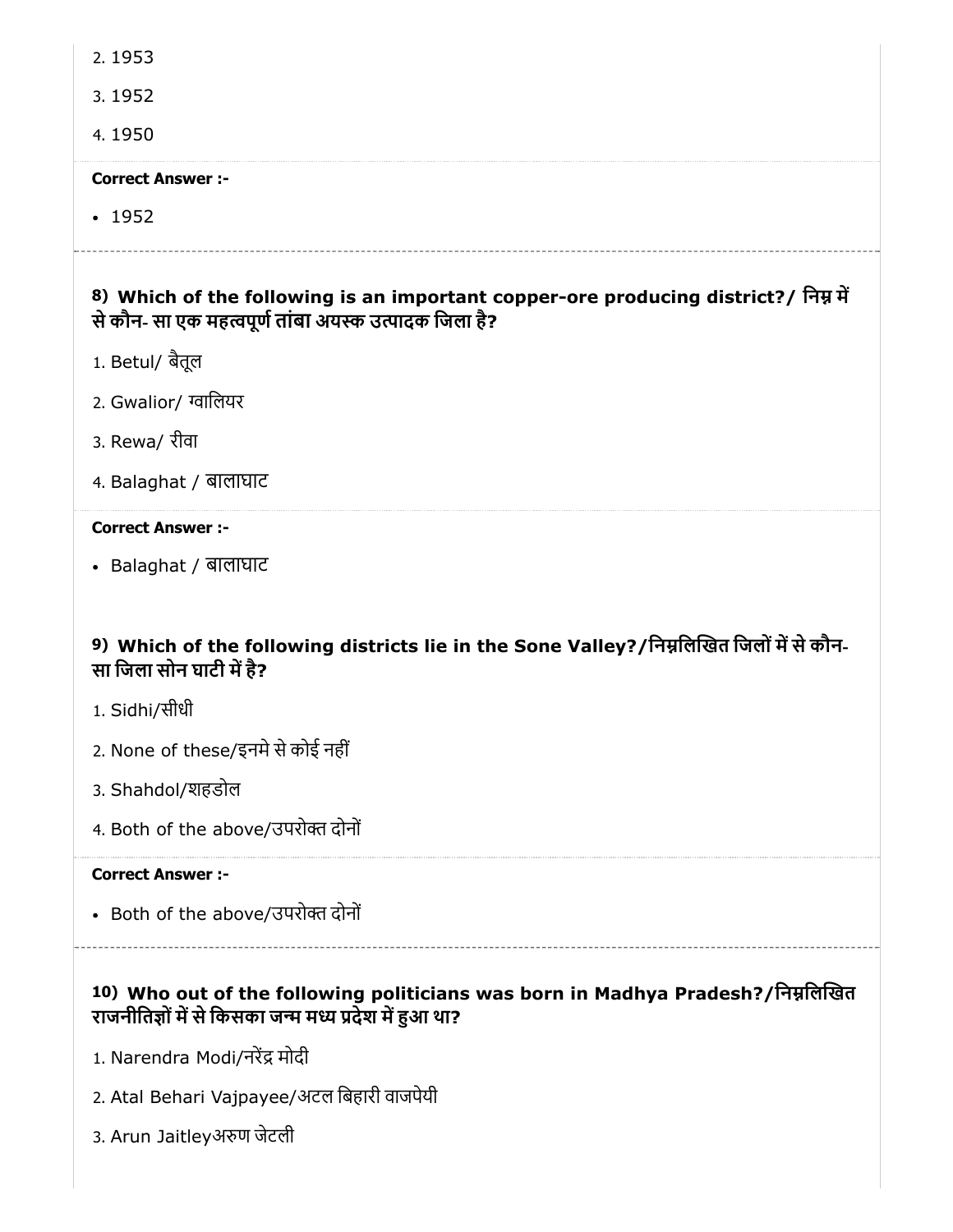| 4. Manmohan Singh/मनमोहन सिंह                                                                                                                                                     |
|-----------------------------------------------------------------------------------------------------------------------------------------------------------------------------------|
| <b>Correct Answer :-</b>                                                                                                                                                          |
| • Atal Behari Vajpayee/अटल बिहारी वाजपेयी                                                                                                                                         |
| 11) Which place of Madhya Pradesh is the centre for stone-carving?/मध्य प्रदेश<br>कौन-सा पत्थर की नक्काशी का केंद्र है?                                                           |
| 1. Bhopal/भोपाल                                                                                                                                                                   |
| 2. Gwalior/ग्वालियर                                                                                                                                                               |
| 3. Ratlam/रतलाम                                                                                                                                                                   |
| 4. Mandu/मांडू                                                                                                                                                                    |
| <b>Correct Answer:-</b>                                                                                                                                                           |
| • Gwalior/ग्वालियर                                                                                                                                                                |
| 12) When was the banyan tree declared as the state tree by the Madhya<br>Pradesh government?/मध्य प्रदेश सरकार ने राज्य वृक्ष के रूप में बरगद के पेड़ को कब घोषित किया?<br>1.1975 |
| 2.1980                                                                                                                                                                            |
| 3.1981                                                                                                                                                                            |
| 4.1982                                                                                                                                                                            |
| <b>Correct Answer :-</b>                                                                                                                                                          |
| $-1981$                                                                                                                                                                           |
| 13) Which river flows through the Madhai forest?/ कौन-सी नदी मड़ई वन के मध्य से बहती<br>है?                                                                                       |
| 1. Betwa/ बेतवा                                                                                                                                                                   |
| 2. Ken/ केन                                                                                                                                                                       |
|                                                                                                                                                                                   |

4. Manihar/ मिनहार

Correct Answer :-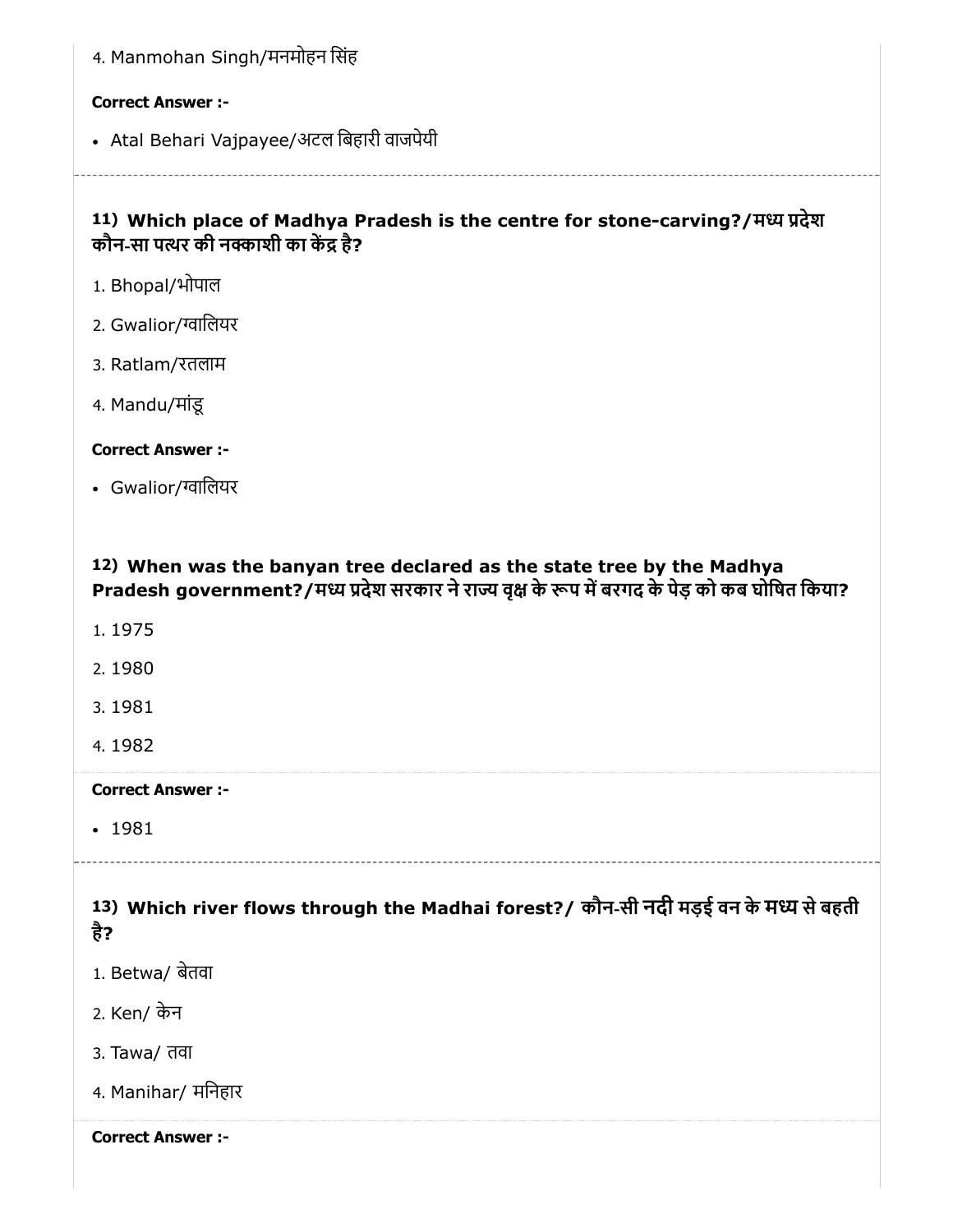Tawa/ तवा

| थे?<br>14) Satyadev Dubey was a renowned:/ सत्यदेव दुबे एक प्रसिद्ध _______                                                                                               |
|---------------------------------------------------------------------------------------------------------------------------------------------------------------------------|
| 1. Sitarist/सितार वादक                                                                                                                                                    |
| 2. Playwright/नाटककार                                                                                                                                                     |
| 3. Politician/राजनीतिज्ञ                                                                                                                                                  |
| 4. Scientist/वैज्ञानिक                                                                                                                                                    |
| <b>Correct Answer :-</b>                                                                                                                                                  |
| • Playwright/नाटककार                                                                                                                                                      |
|                                                                                                                                                                           |
| 15) The Halali Reservoir is in the ________ District of Madhya Pradesh./ हलाली<br>जलाशय मध्य प्रदेश के _________ जिले में है                                              |
| 1. Vidisha/ विदिशा                                                                                                                                                        |
| 2. Hoshangabad/ होशंगाबाद                                                                                                                                                 |
| 3. Bhopal/ भोपाल                                                                                                                                                          |
| 4. Raisen/ रायसेन                                                                                                                                                         |
| <b>Correct Answer :-</b>                                                                                                                                                  |
| • Raisen/ रायसेन                                                                                                                                                          |
|                                                                                                                                                                           |
| 16) The Ken-Betwa river-linking project will benefit the states of Madhya<br>Pradesh and: / केन-बेतवा नदी- जोड़ने वाली परियोजना मध्य प्रदेश और किस राज्य को लाभ पहुंचेगी? |
| 1. Chhattisgarh/ छत्तीसगढ़                                                                                                                                                |
| 2. Uttar Pradesh/ उत्तर प्रदेश                                                                                                                                            |
| 3. Gujarat/ गुजरात                                                                                                                                                        |
| 4. Rajasthan/ राजस्थान                                                                                                                                                    |
| <b>Correct Answer :-</b>                                                                                                                                                  |
| • Uttar Pradesh/ उत्तर प्रदेश                                                                                                                                             |
|                                                                                                                                                                           |

17) The 'Rajya Anandam Sansthan' of the Madhya Pradesh Government will be responsible for development of the:/ मध्य प्रदेश सरकार के 'राज्य आनंदम संस्थान' के विकास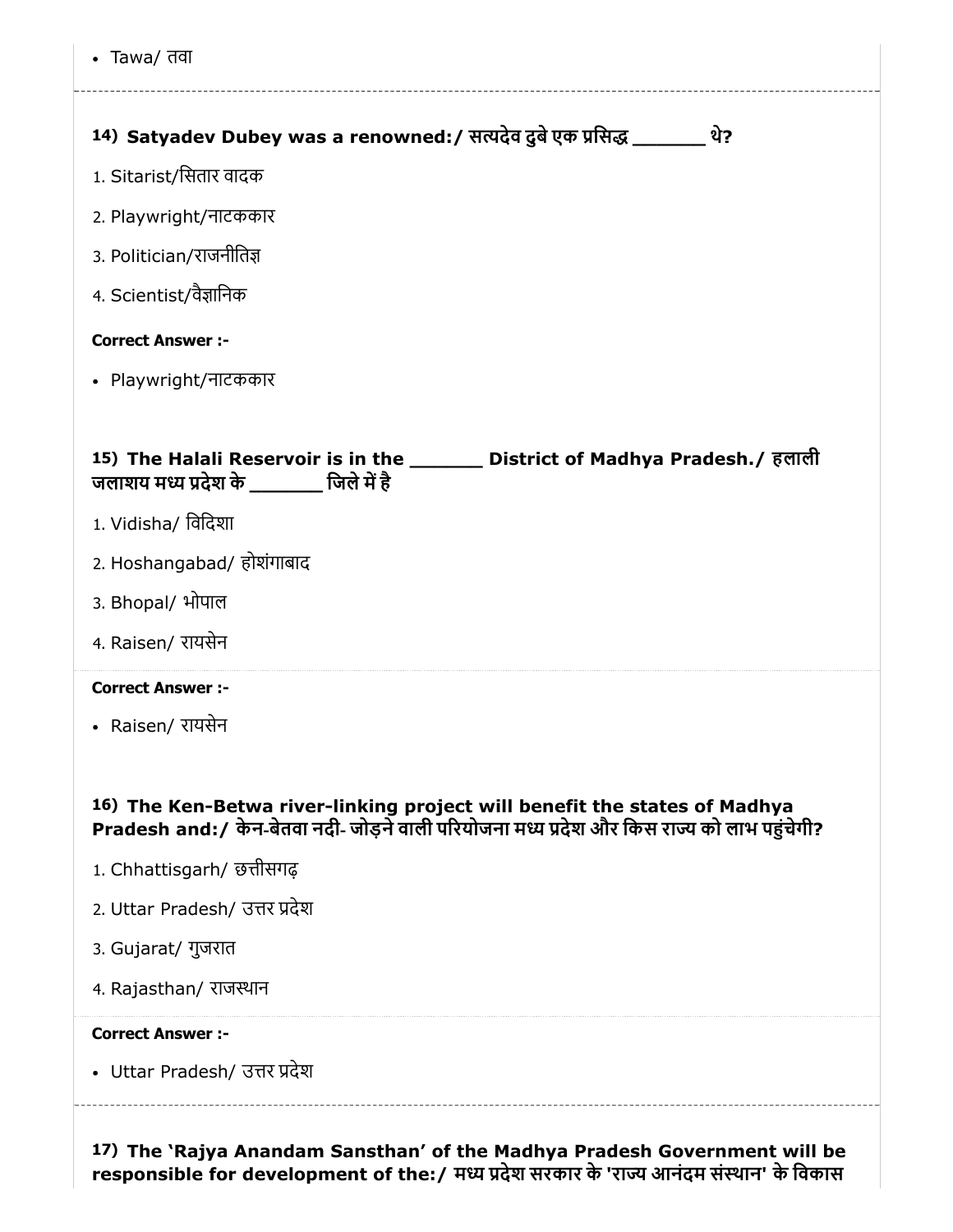# के िलए िजेदार होगा:

- 1. None of these/ इनमें से कोई नहीं
- 2. Happiness Index/ खुशी सूचकांक
- 3. Poverty Index/ गरीबी सूचकांक
- 4. Food Index/ खाद्य सूचकांक

## Correct Answer :-

Happiness Index/ खुशी सूचकांक

## 18) The Indian Institute of Forest Management was established in the year?/ भारतीय वन बंधन संथान को िकस वषमथािपत िकया गया था?

- 1. 1975
- 2. 1980
- 3. 1970
- 4. 1982

## Correct Answer :-

• 1982

# 19) The Shahi Qila is situated at:/शाही िकला कहाँथत है?

- 1. Burhanpur / बुरहानपुर
- 2. Chanderi / चंदेरी
- 3. Hoshangabad / होशंगाबाद
- 4. Mandu / मांडू

## Correct Answer :-

Burhanpur / बुरहानपुर

- 20) Madhya Pradesh is the largest producer of \_\_\_\_\_ in the country/मदेश देश में  $\qquad \qquad$  का सबसे बड़ा उत्पादक है:
- 1. Apples/सेब
- 2. Oranges/संतरा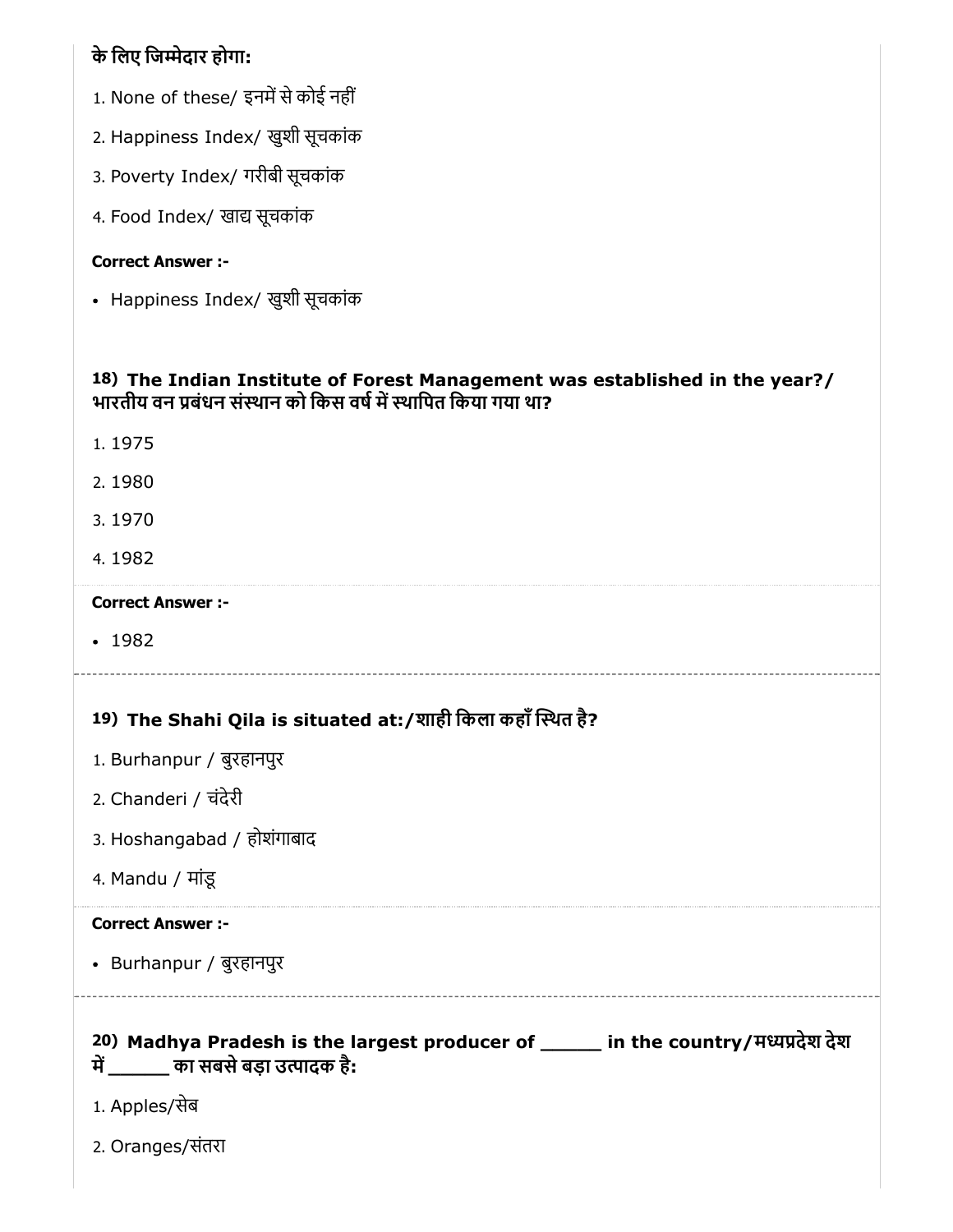- 3. Soybeans/सोयाबीन
- 4. Rice/चावल

Soybeans/सोयाबीन

# Topic:- General Hindi

# 1) रायपुर, बिलासपुर और भोपाल से प्रकाशित समाचार पत्र है :

- 1. राज एक्सप्रेस
- 2. सांध्य प्रकाश
- 3. स्वतंत्र मत
- 4. देशबंधु

# Correct Answer :-

- देशबंधु
- 2) 'एकैक' में संधि है :
- 1. अयादि स्वर संधि
- 2. वृद्धि स्वर संधि
- 3. व्यंजन संधि
- 4. विसर्ग संधि

# Correct Answer :-

- वृद्धि स्वर संधि
- 3) 'कबूतर' शब्द है :
- 1. तत्सम
- 2. िवदेशी
- 3. तद्भव
- 4. देशज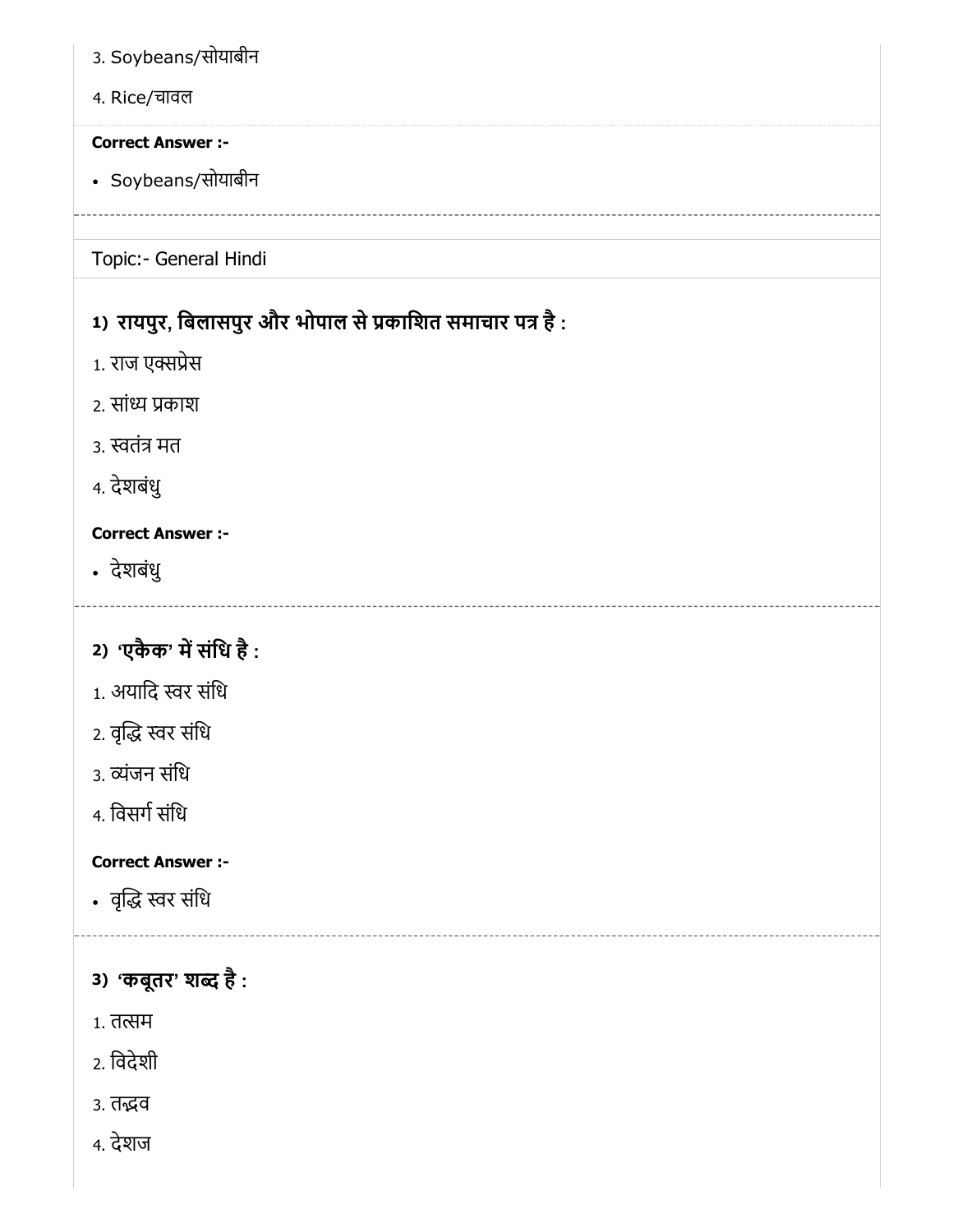िवदेशी

# 4) *'*कामचोर' पद में समास है :

- 1. अयीभाव
- 2. िगु
- ३. तत्पुरुष
- 4. द्वंद्व

## Correct Answer :-

• तत्पुरुष

# 5) 'अलि' शब्द का अर्थ नहीं है :

- 1. भौरं ा
- 2. कोयल
- 3. दूती
- 4. मिदरा

## Correct Answer :-

दूती

# 6) *'*सेवक' का विलोम शब्द है :

- 1. स्वाभिमानी
- 2. अनुचर
- 3. से
- 4. स्वावलंबी

#### Correct Answer :-

से

7) 'सरस्वती' शब्द का पर्यायवाची है :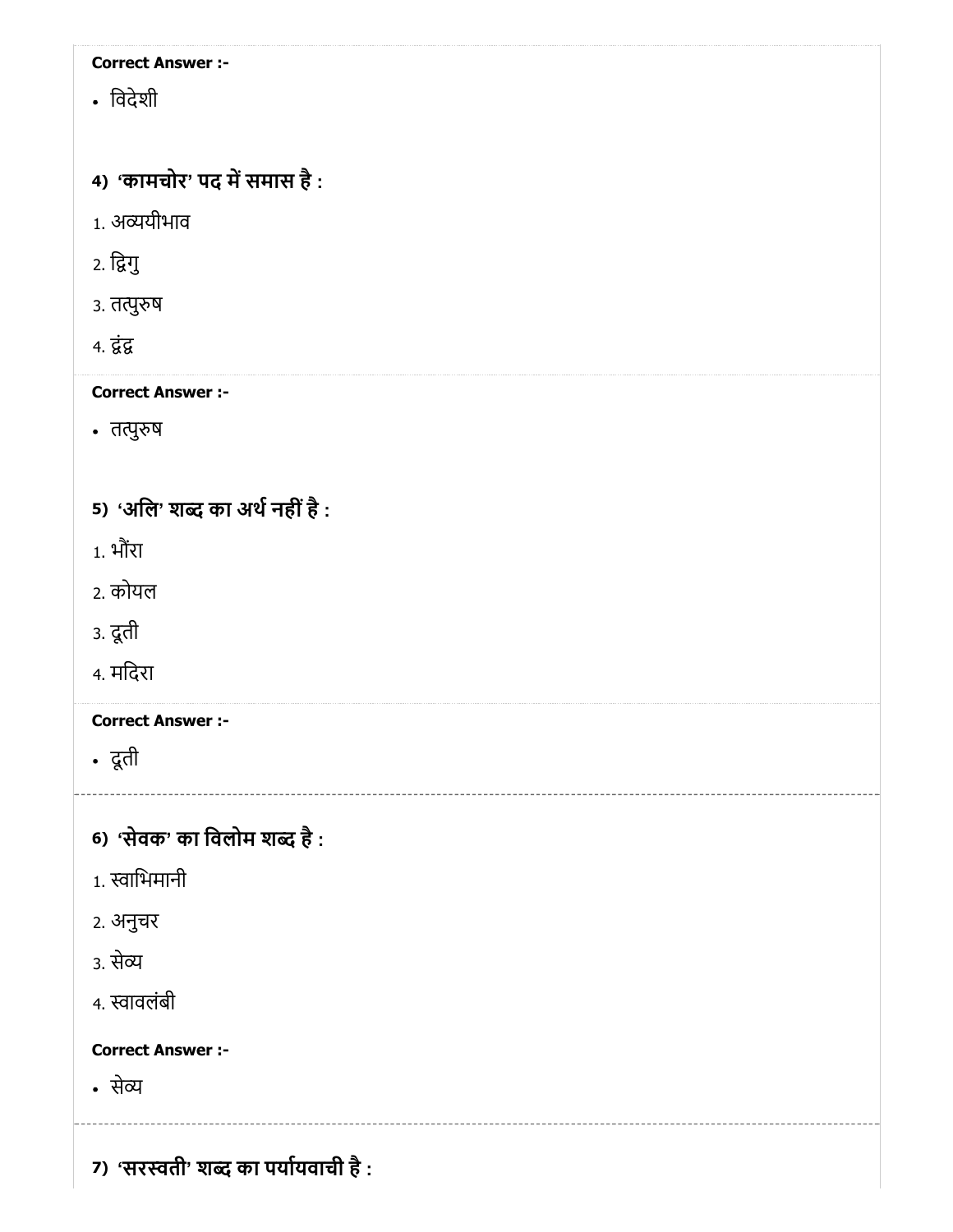- 1. वाक्
- 2. िगरा
- 3. उक्त सभी
- 4. भारती

• उक्त सभी

# 8) 'कैसे-कैसे मज़र सामने आने लगे है, गाते-गाते लोग चिल्लाने लगे है'− पक्ति मे है :

- 1. सहोक्ति अलंकार
- 2. वक्रोक्ति अलंकार
- 3. अतिशयोक्ति अलंकार
- 4. वीप्सा अलंकार

# Correct Answer :-

• वक्रोक्ति अलंकार

# 9) 'कितने दिन तपस्या की है उसने'− वाक्य है :

- 1. िनषेधपरक संरचना
- 2. िवनतासूचक संरचना
- 3. कालबोधक संरचना
- 4. िविधसूचक संरचना

# Correct Answer :-

कालबोधक संरचना

# 10) 'समीचीन' शब्द में प्रत्यय है :

- 1. इचीन
- 2. इन
- 3. न
- 4. चीन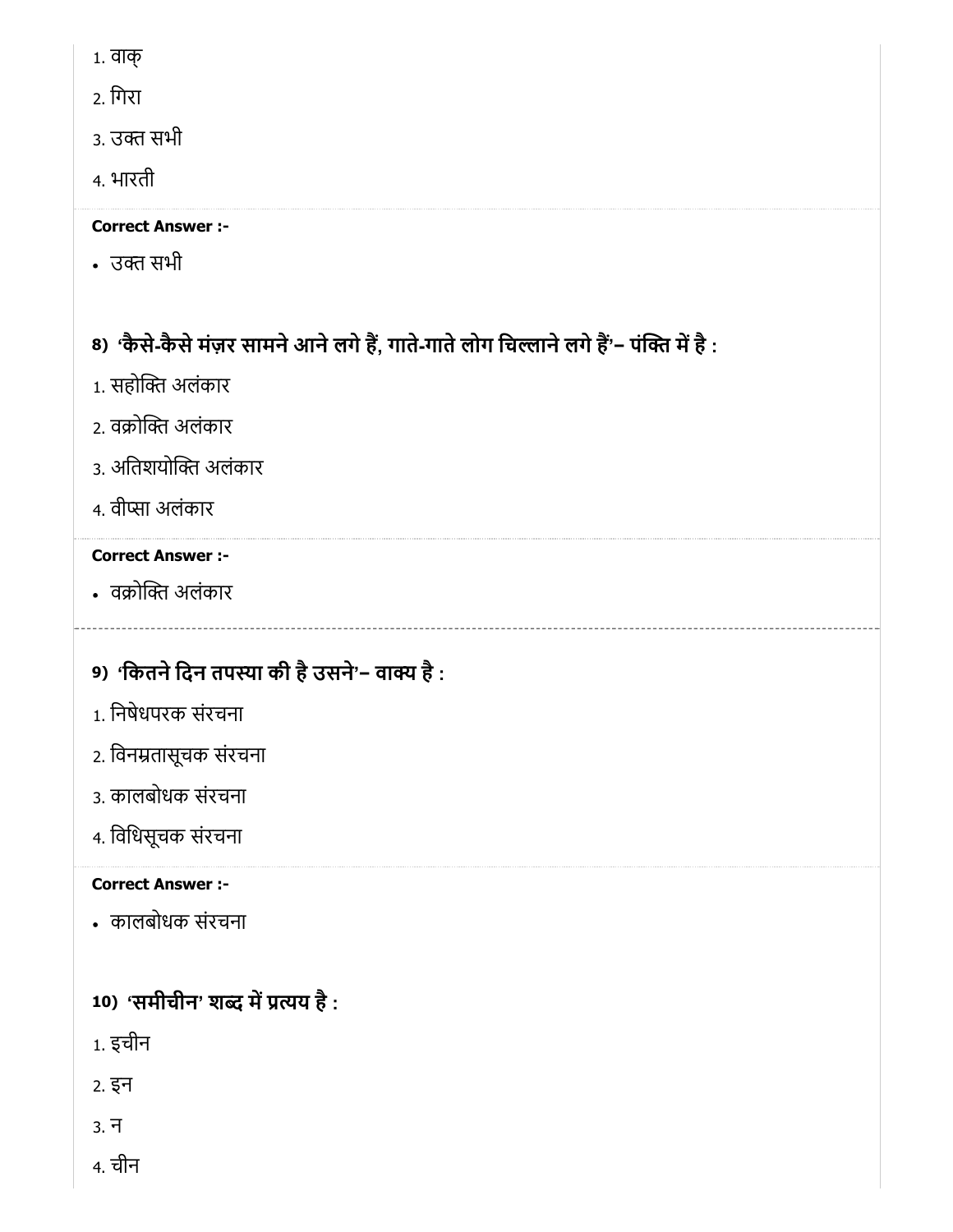इन

# 11) 'Consolidated' का हिंदी पारिभाषिक शब्द है :

1. संघिनत

- 2. संतोषद
- 3. समेिकत
- 4. संतुिकारक

# Correct Answer :-

समेिकत

# 12) 'ख़ाक छानना' मुहावरेका आशय है :

- 1. किसी चीज़ की तलाश में बहुत हेरान होना
- 2. बेकार काम करना
- 3. उक्त सभी
- 4. असंभव यास करना

# Correct Answer :-

• किसी चीज़ की तलाश में बहुत हेरान होना

# 13) 'आप होते तो इतनी परेशानी नहीं उठानी पड़ती'− वाक्य है :

- 1. आज्ञासूचक वाक्य
- 2. इच्छासूचक वाक्य
- 3. विधानवाचक वाक्य
- 4. संकेताथक वा

# Correct Answer :-

संकेताथक वा

14) 'हिंदी भवन' मध्यप्रदेश के किस शहर में है :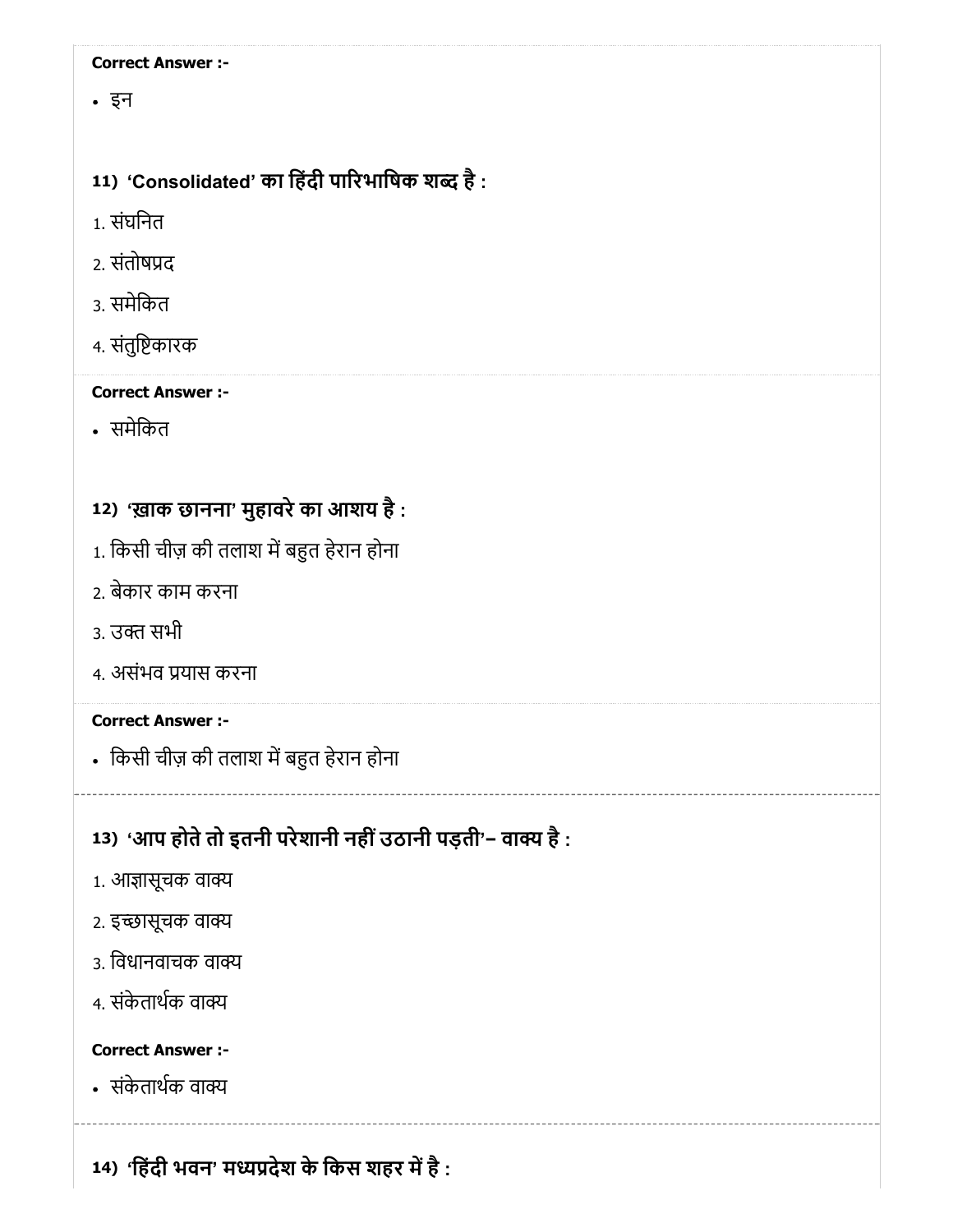- 1. ग्वालियर
- 2. भोपाल
- 3. इंदौर
- 4. जबलपुर

भोपाल

# 15) सुर्मित्रानदन 'पत' की कृति है

- 1. लोकायतन
- 2. लहर
- 3. िधारा
- 4. परमल

# Correct Answer :-

लोकायतन

# 16) कवि केशवदासकृत 'रामचंद्रिका' की भाषा है :

- 1. ब्र**ज**
- 2. कौरवी
- 3. मैिथली
- 4. अवधी

# Correct Answer :-

• ब्रज

# 17) निर्म्नालेखित में विलोम शब्द-युग्म नहीं है :

- 1. ह्रास-विकास
- 2. संघटन-िवघटन
- 3. संक्षेप-विक्षेप
- 4. सृजन-संहार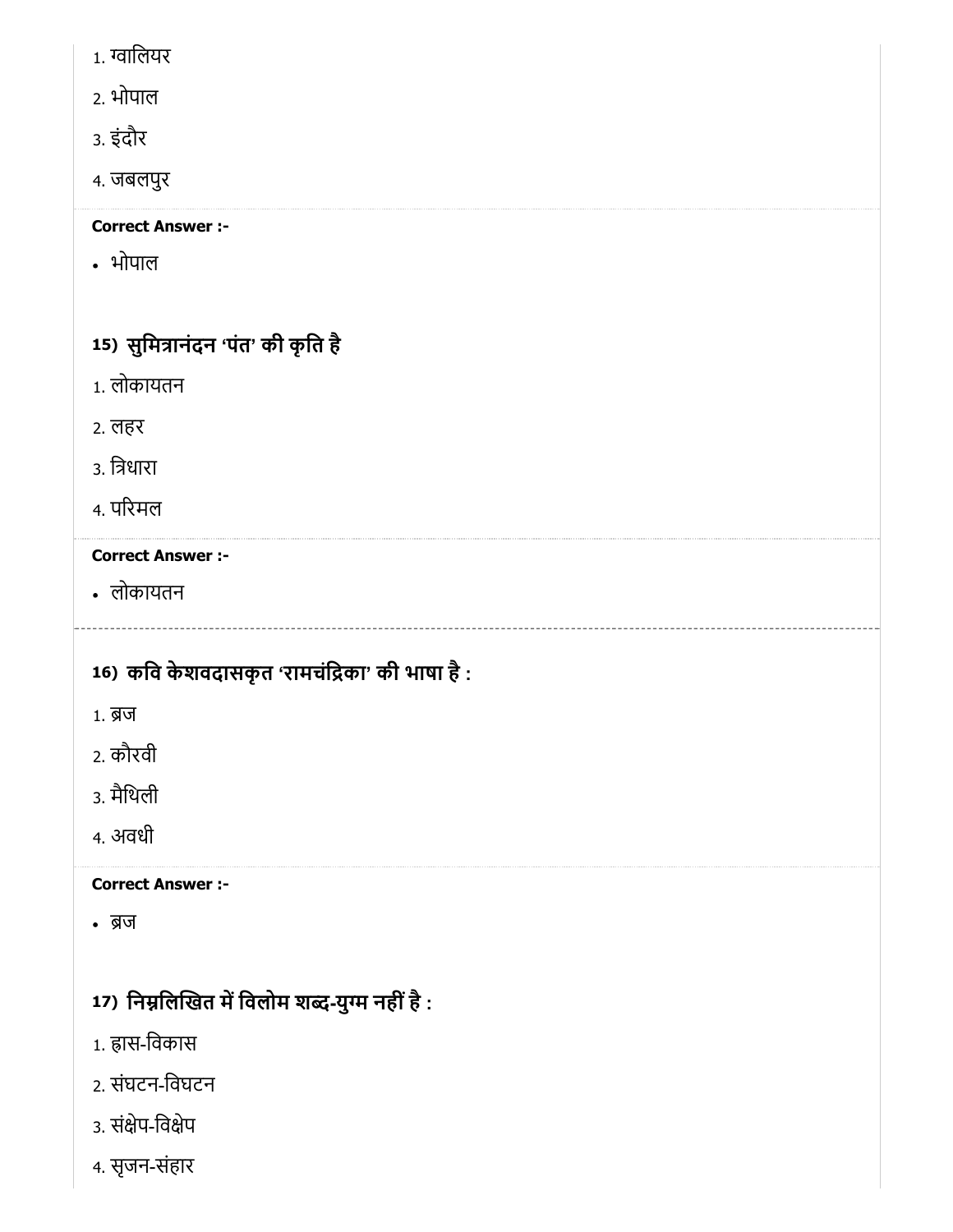• संक्षेप-विक्षेप

# 18) निम्नलिखित में शुद्ध वाक्य है :

- 1. इस संदर्भ के कहने में किसी को संकोच न होगा।
- 2. इन दोनों में केवल यही अंतर है।
- 3. शोक है कि आपने मेरे पत्रों का कोई उत्तर नहीं दिया।
- 4. लड़का अंकसूची लेकर दौड़ता हुआ घर आया।

## Correct Answer :-

• लड़का अंकसूची लेकर दौड़ता हुआ घर आया।

# 19) निम्नलिखित में शुद्ध शब्द है :

- 1. बृज
- 2. रुग्ण
- 3. भ
- 4. भ

## Correct Answer :-

• रुग्ण

# 20) निम्नलिखित में समोच्चरित भिन्नार्थक शब्द-युग्म नहीं है :

- 1. आभरण-आमरण
- 2. झाड़-झंखाड़
- 3. कृित-कृती
- 4. आयत-आयात

## Correct Answer :-

झाड़-झंखाड़

Topic:- General Maths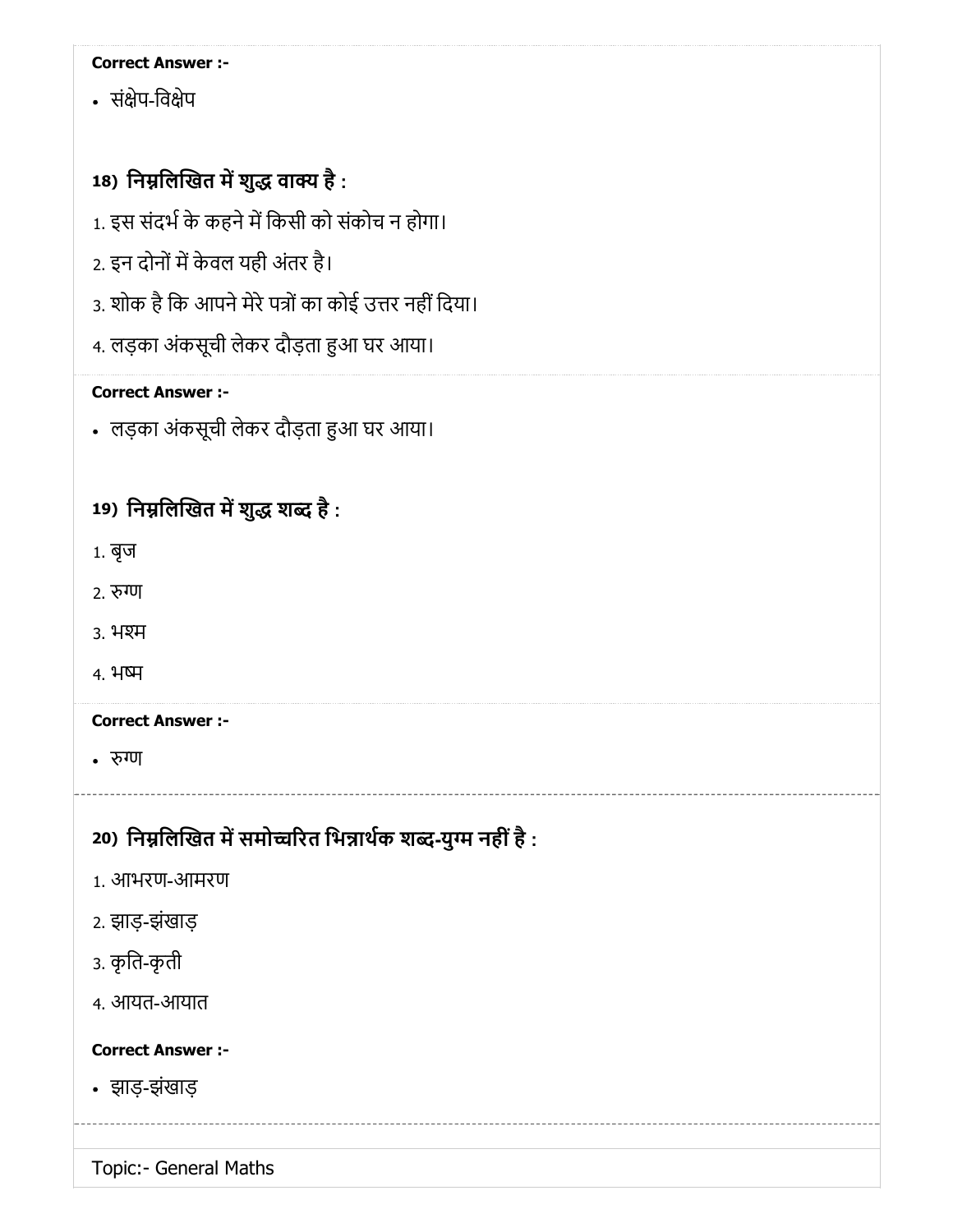1) DIRECTIONS: Find the wrong term in the given number series:/िनदश: दी ई संख्या श्रेणी में गलत पद ज्ञात करें।

|  |  |  |  |  | 10, 16, 48, 320, 4860 |
|--|--|--|--|--|-----------------------|
|--|--|--|--|--|-----------------------|

1. 4860

2. 48

3. 320

4. 16

#### Correct Answer :-

• 4860

2) The average height of 16 students is 142 cm. If the height of the teacher is included, the average height increases by 1 cm. The height of the teacher is:/16 िवािथयोंकी लंबाईयोंका औसत 142 सेमी है। यिद िशक की लंबाई को भी शािमल िकया जाए तो औसत लंबाई में 1 सेमी की वृद्धि हो जाती है। शिक्षक की लंबाई क्या है?

1. 159 cm/159 सेमी

- 2. 156 cm/156 सेमी
- 3. 158 cm/158 सेमी
- 4. 157 cm/157 सेमी

#### Correct Answer :-

• 159 cm/159 सेमी

3) I have to be at a certain place at a certain time and I find that I shall be 15 minutes too late, if I walks at 4 km an hour; and 10 minutes too soon, if I walks at 6 km an hour. How far (in km) have I to walk?/मुझे एक खास जगह पर एक खास समय पर उपस्थित रहना है एवं मैं पाता हूँ कि यदि मैं 4 कि.मी. प्रति घंटा की रफ़्तार से जाता हूँ तो 15 मिनट देर से पहुँचुँगा एवं यदि 6 कि.मी. प्रति घंटा कि रफ़्तार से जाता हूँ तो 10 मिनट पहले पहुँच जाऊंगा। मुझेिकतनी दूरी (िक.मी. म) तय करनी होगी|

1. 8

2. 3

3. 6

4. 5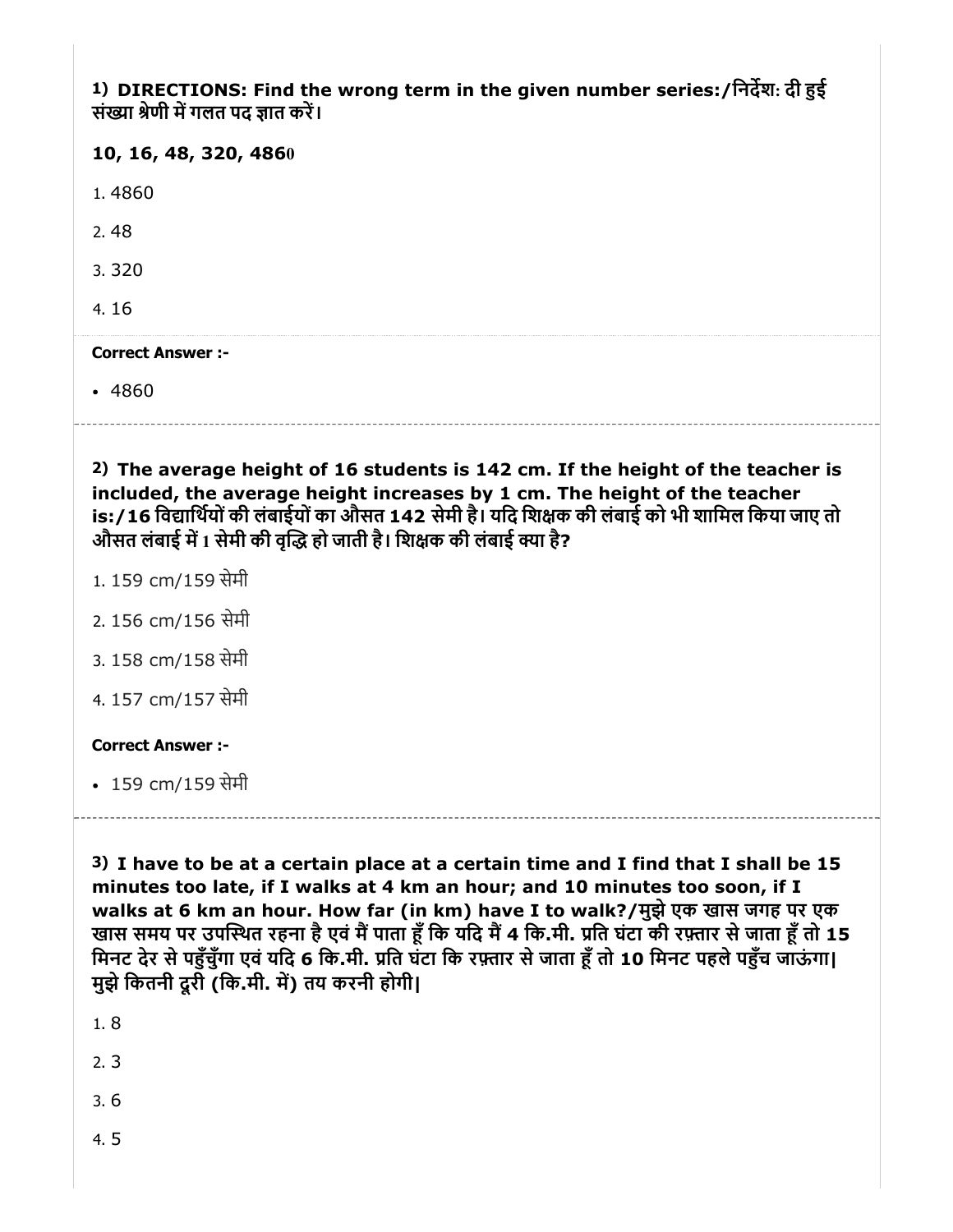| <b>Correct Answer :-</b>                                                                                                                                                                                                  |
|---------------------------------------------------------------------------------------------------------------------------------------------------------------------------------------------------------------------------|
| $\cdot$ 5                                                                                                                                                                                                                 |
|                                                                                                                                                                                                                           |
| 4) The product of two successive numbers is 9506. Which is the smaller of the<br>two numbers?/ दो क्रमागत संख्याओं का गुणनफल 9506 है। दोनों संख्याओं में छोटी संख्या कौन सी है?                                           |
| 1.97                                                                                                                                                                                                                      |
| 2.96                                                                                                                                                                                                                      |
| 3.98                                                                                                                                                                                                                      |
| 4.99                                                                                                                                                                                                                      |
| <b>Correct Answer :-</b>                                                                                                                                                                                                  |
| .97                                                                                                                                                                                                                       |
|                                                                                                                                                                                                                           |
| 5) The roots of the quadratic equation 2y <sup>2</sup> – 9y + 9 = 0 are:/द्विघात समीकरण 2y <sup>2</sup> –<br>9y + 9 = 0 के मूल है:                                                                                        |
| 1.6, 3                                                                                                                                                                                                                    |
| $2.3, \overline{2}$                                                                                                                                                                                                       |
| 3. $-3, -2$                                                                                                                                                                                                               |
| $4.\overline{3}, \frac{3}{2}$                                                                                                                                                                                             |
| <b>Correct Answer :-</b>                                                                                                                                                                                                  |
| $\frac{2}{3}$                                                                                                                                                                                                             |
|                                                                                                                                                                                                                           |
| 6) The number of revolutions made by a wheel of 28 cm diameter in covering a<br>distance of 8.8 km is:/एक पहिए द्वारा 8.8 किमी. की दूरी तय करने में लगाए गए चक्करों की संख्या<br>क्या होगी, यदि पहिए का व्यास 28 सेमी है: |
| 1.1000                                                                                                                                                                                                                    |
| 2.8000                                                                                                                                                                                                                    |
| 3.100                                                                                                                                                                                                                     |
| 4.10,000                                                                                                                                                                                                                  |
| <b>Correct Answer :-</b>                                                                                                                                                                                                  |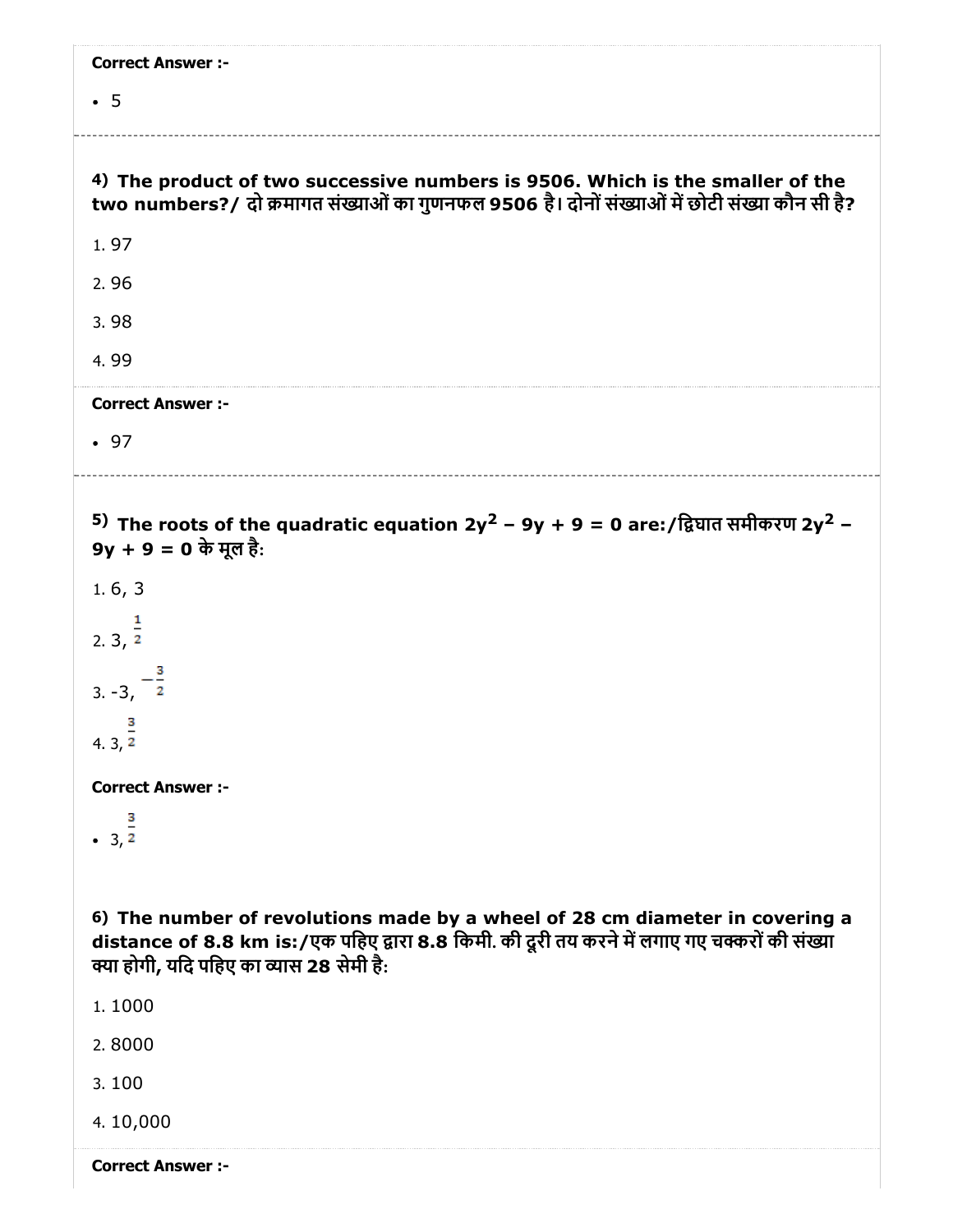7) In a rhombus, the lengths of two diagonals are 10 m and 24 m, then length of side of rhombus is:/एक समचतुर्भुज के दो विकर्णो की लम्बाई 10 मीटर तथा 24 मीटर है, तो उसकी भुजा की लाई होगी:

1. 22 m/22 मीटर

- 2. 8 m/8 मीटर
- 3. 11 m/11 मीटर
- 4. 13 m/13 मीटर

#### Correct Answer :-

13 m/13 मीटर

8) A, B and C can do a work in 4, 6 and 10 days respectively. They finish the work together and earn Rs.310. What is the share of each?/ A, B और C िकसी काम को क्रमश: 4, 6, और 10 दिनों में पूरा कर सकते है। वे एक साथ कार्य समाप्त करके रूपये 310 कमाते है। तो प्रत्येक को कितनी मजदूरी मिलेगी?

1. Rs.140, Rs.110, Rs.60

- 2. Rs.160, Rs.90, Rs.60
- 3. Rs.150, Rs.110, Rs.50
- 4. Rs.150, Rs.100, Rs.60

#### Correct Answer :-

Rs.150, Rs.100, Rs.60

9) A man covers a certain distance by car driving at 70 kmph and he returns to the starting point riding on a scooter at 55 kmph. Find his average speed for the whole journey:/कोई व्यक्ति एक निश्चित दूरी 70 किमी/घण्टा की गति से कार द्वारा तय करता है तथा वह 55 किमी/घण्टा की गति से स्कूटर द्वारा अपने प्रस्थान बिंदु पर वापस लौटता है। यात्रा के दौरान उसकी औसत गति क्या थी?

- 1. 63.6 kmph/63.6 िकमी/घटा
- 2. 64.6 kmph/64.6 िकमी/घटा
- 3. 61.6 kmph/61.6 िकमी/घटा
- 4. 62.8 kmph/62.8 िकमी/घटा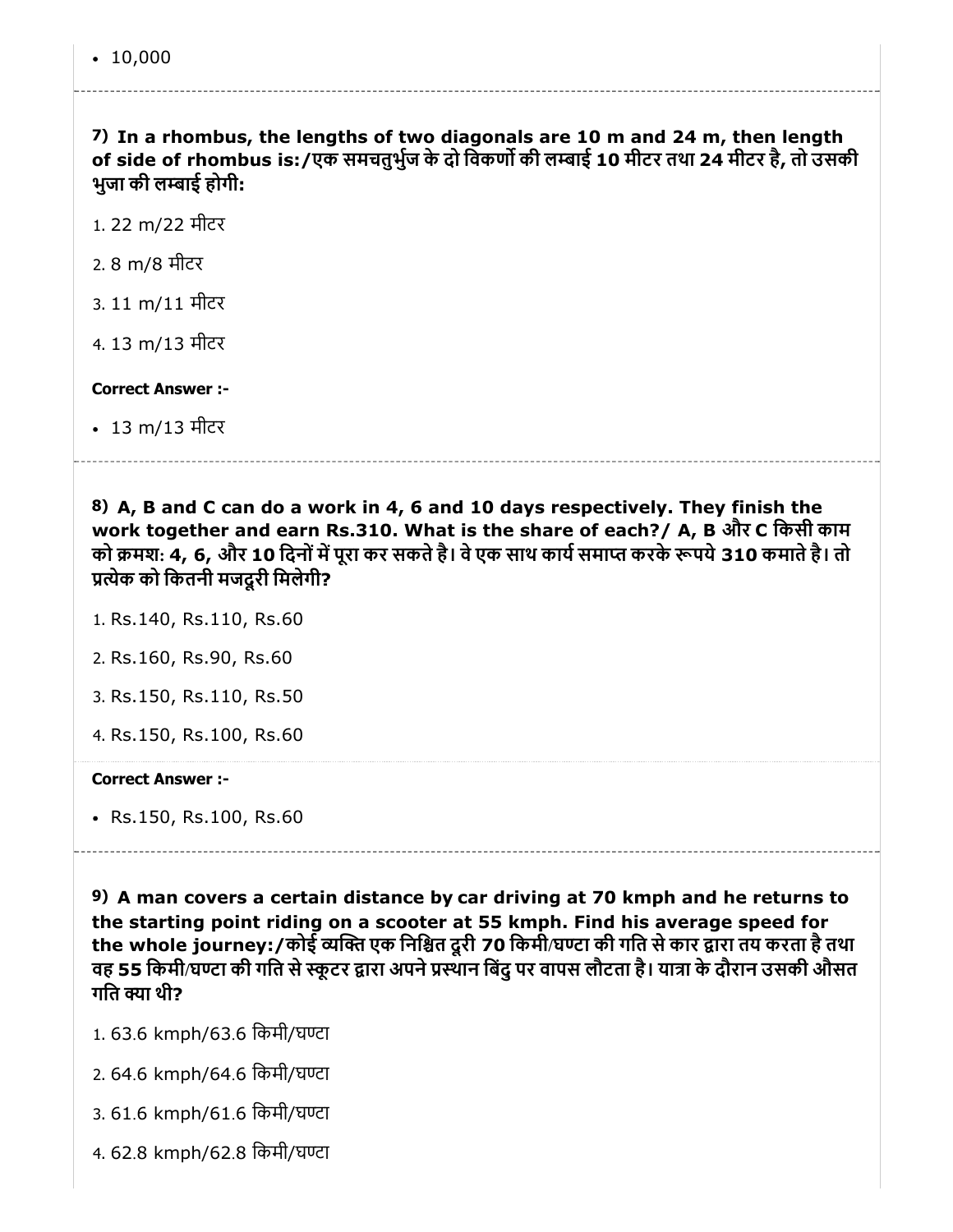• 61.6 kmph/61.6 किमी/घण्टा

10) There is sufficient food for 400 men for 31 days. After 28 days, 280 men leave the place. For how many days will the rest of the food last for the rest of the men?/किसी जगह पर 400 व्यक्तियों के लिए 31 दिनों का भोजन पर्याप्त है। 28 दिन बाद 280 व्यक्ति जगह छोडकर चले गए। बचा हुआ भोजन बचे हुए व्यक्तियों के बीच कितने दिनों के लिए पर्याप्त है?

- 1. 5 days/5 िदन
- 2. 12 days/12 िदन
- 3. 15 days/15 िदन
- 4. 10 days/10 िदन

#### Correct Answer :-

10 days/10 िदन

11) DIRECTIONS: What should come in place of the question mark (?) in the following question?/निर्देश: निम्नलिखित प्रश्न में प्रश्नवाचक चिन्ह (?) के स्थान पर क्या आना चाहिए?

$$
4\frac{1}{4} - ? + 10 + \frac{5\frac{3}{4}}{4} = 0
$$
  
1. 20  
2. 21  
3. 19  
4. 18

Correct Answer :-

 $-20$ 

12) DIRECTIONS: What should come in place of the question mark (?) in the following series?/निर्देश: निम्नलिखित श्रेणी में प्रश्नवाचक चिन्ह (?) के स्थान पर क्या आना चाहिए?

2, 6, ?, 20, 30

1. 15

2. 22

3. 12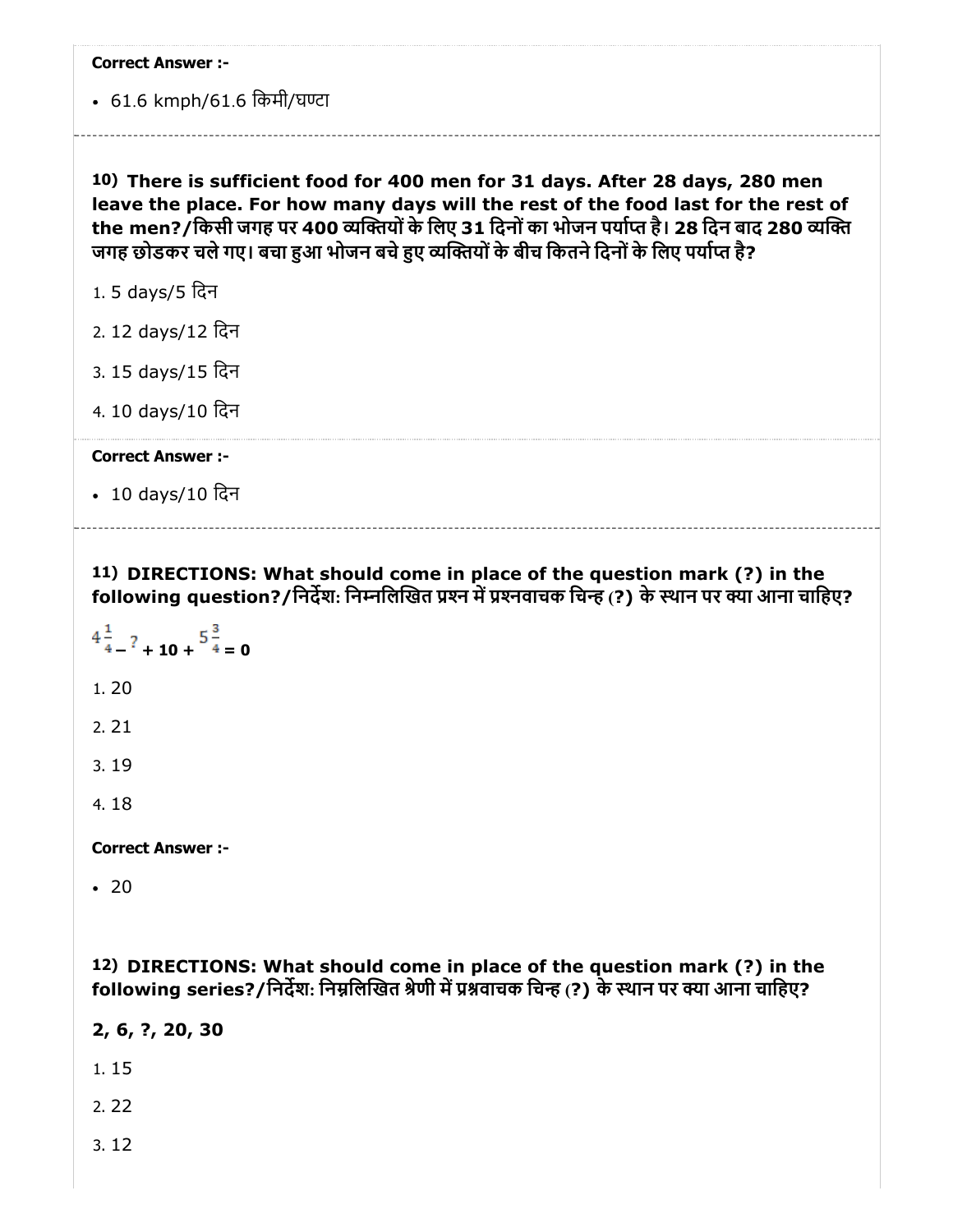$-12$ 

13) Ritesh borrowed a sum of Rs.18,350 at 15% p.a. simple interest from Meenu for 3 years. What was the amount paid by Ritesh?/रितेश ने मीनू से 15% प्रतिवर्ष साधारण ब्याज की दर से तीन वर्षों के लिए 18,350 रु. उधार लिए। रितेश के द्वारा कितनी राशि दी जाएगी?

- 1. 26607.5
- 2. 27607.5
- 3. 25607.5
- 4. 24607.5

#### Correct Answer :-

 $-26607.5$ 

14) The least perfect square numbers which is divisible by each of the numbers

16, 20 and 24 is?/सबसे छोटी पूर्ण वर्ग संख्या जो कि संख्याओं 16, 20 तथा 24 से विभाजित हो?

- 1. 6,400
- 2. 3,600
- 3. 14,400
- 4. 1,600

#### Correct Answer :-

3,600

15) A is 20 years older than B. He is also 6 times as old as B. Then what is the age of A ?/ A, B से 20 वर्ष बड़ा है तथा A की आयु, B की आयु का 6 गुना है। A की आयु क्या है?

- 1. 42 years/42 वष
- 2. 24 years/24 वष
- 3. 30 years/30 वष
- 4. 35 years/35 वष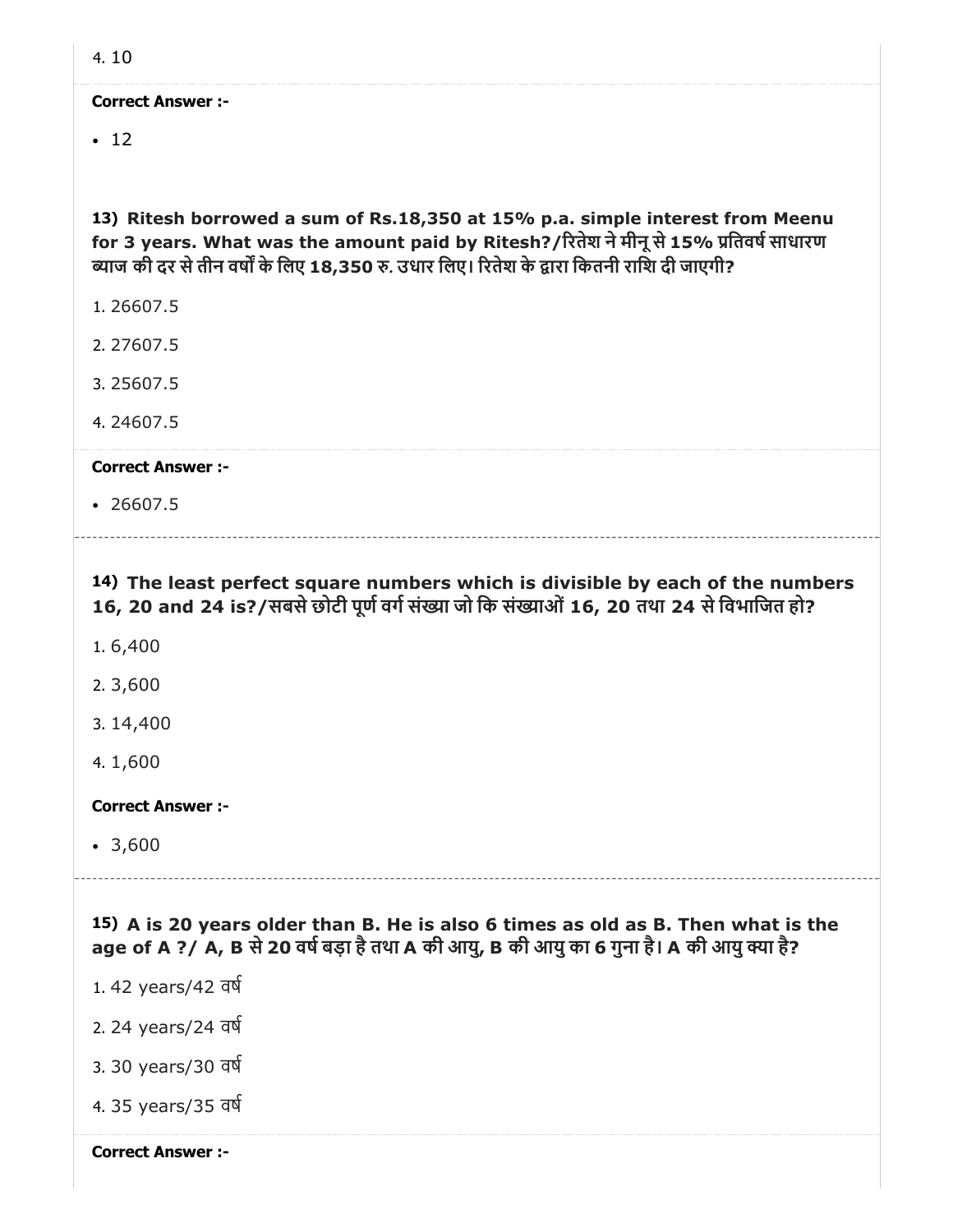16) The ratio of the salaries of Akhshay and Amir is 8 : 9. If Akhshay's salary is increased by 50% and Amir's salary is reduced by 25%, then their ratio becomes 16 : 9. What is the salary of Akshay?/अक्षय व अमीर के वेतन का अनुपात 8 : 9 है। यदि अक्षय का वेतन 50% बढ़ाया जाए तथा अमीर के वेतन में 25% की कमी की जाए तो अनुपात 16 : 9 बनता है। अक्षय का वेतन क्या है?

1. Rs.22,000

2. Rs.28,500

3. Rs.37,000

4. Can't be determined/ज्ञात नहीं किया जाता है

Correct Answer :-

• Can't be determined/ज्ञात नहीं किया जाता है

17) By selling 20 metres of cloth, a man gains the selling price of 4 metres of cloth. The gain percent is:/ एक व्यक्ति को 20 मीटर कपड़ा बेचने पर 4 मीटर कपड़े के बिक्रय मुल्य के बराबर लाभ प्राप्त होता है। लाभ प्रतिशत है :

1. 25%

2. 30%

3. 20%

4. 35%

Correct Answer :-

25%

18) Harshit's salary has increased from Rs.825 to Rs.900. What is the percentage increase in his salary?/हर्षित का वेतन 825 रुपये से बढ़कर 900 रुपये हो गया। उसके वेतन में कितने प्रतिशत की वृद्धि हुई।

1. 7.07%

2. 8.08%

3. 9.09%

4. 8.56%

Correct Answer :-